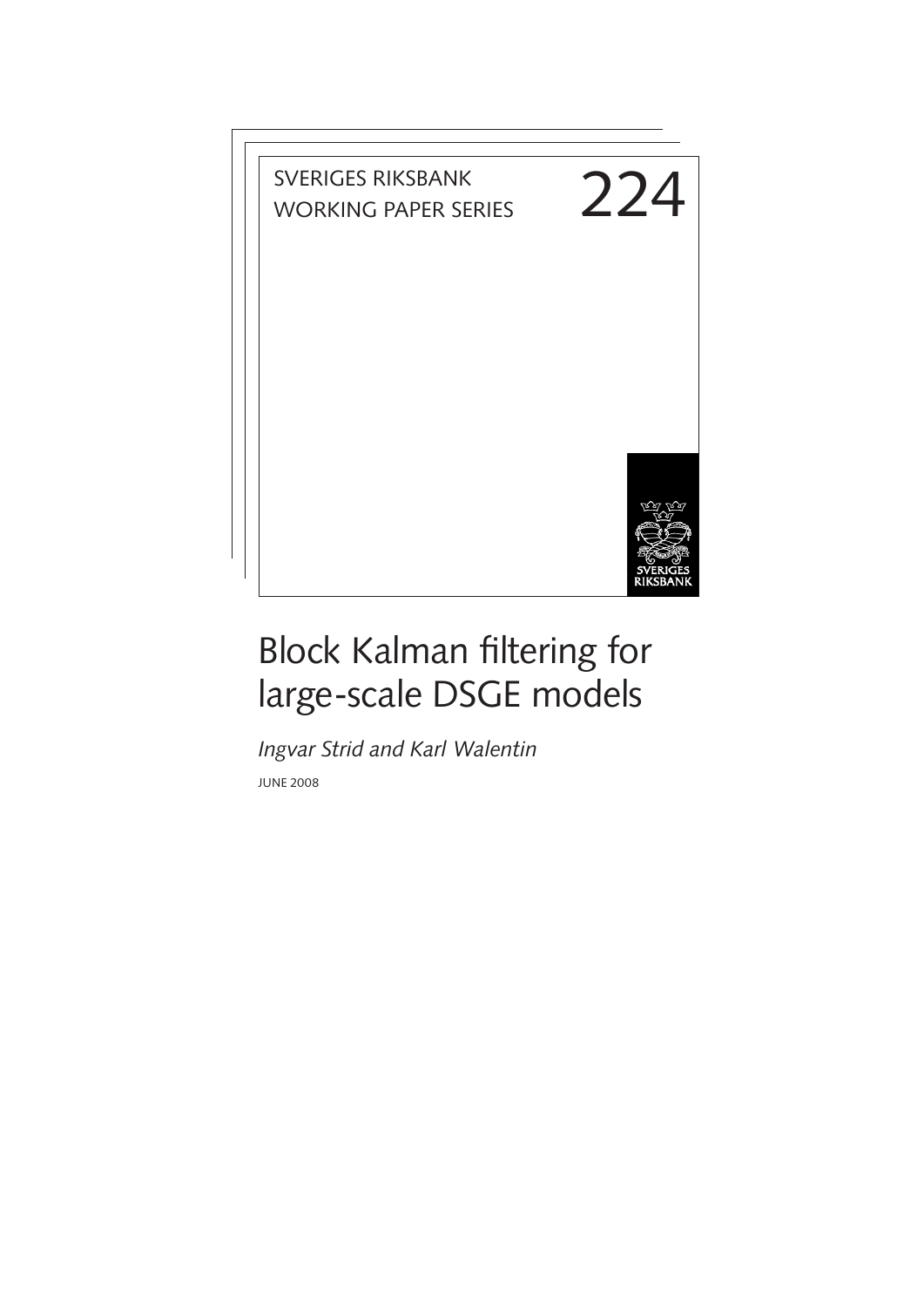#### Working papers are obtainable from

Sveriges Riksbank • Information Riksbank • SE-103 37 Stockholm Fax international: +46 8 787 05 26 Telephone international: +46 8 787 01 00 E-mail: info@riksbank.se

The Working Paper series presents reports on matters in the sphere of activities of the Riksbank that are considered to be of interest to a wider public. The papers are to be regarded as reports on ongoing studies and the authors will be pleased to receive comments.

The views expressed in Working Papers are solely the responsibility of the authors and should not to be interpreted as reflecting the views of the Executive Board of Sveriges Riksbank.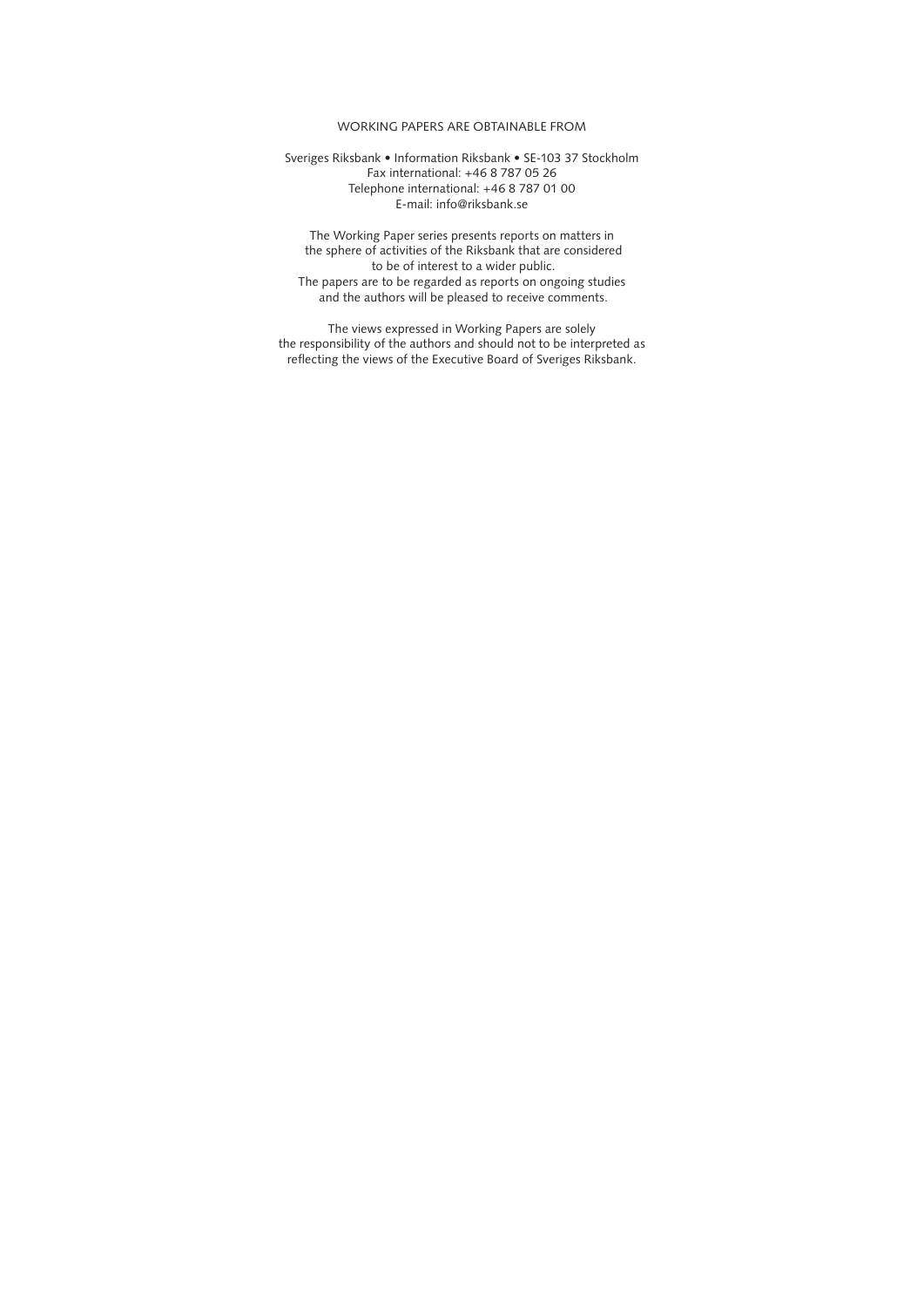# Block Kalman filtering for large-scale DSGE models<sup>\*</sup>

Ingvar Strid<sup>†</sup> Karl Walentin<sup>‡</sup> Sveriges Riksbank Working Paper Series No. 224

June 2008

#### Abstract

In this paper block Kalman filters for Dynamic Stochastic General Equilibrium models are presented and evaluated. Our approach is based on the simple idea of writing down the Kalman filter recursions on block form and appropriately sequencing the operations of the prediction step of the algorithm. It is argued that block Öltering is the only viable serial algorithmic approach to significantly reduce Kalman filtering time in the context of large DSGE models. For the largest model we evaluate the block filter reduces the computation time by roughly a factor 2. Block filtering compares favourably with the more general method for faster Kalman Öltering outlined by Koopman and Durbin (2000) and, furthermore, the two approaches are largely complementary.

Keywords: Kalman filter, DSGE model, Bayesian estimation, Computational speed, Algorithm, Fortran, Matlab.

JEL codes: C1, C6.

We would like to thank Mattias Villani, Steve Lionel and Duncan Po. The views expressed in this paper are solely the responsibility of the authors and should not be interpreted as reflecting the views of the Executive Board of Sveriges Riksbank.

<sup>&</sup>lt;sup>†</sup>Dept. of Economic Statistics and Decision Support, Stockholm School of Economics, P.O. Box 6501, SE-113 83 Stockholm, Sweden. ingvar.strid@hhs.se.

<sup>&</sup>lt;sup>‡</sup>Research Department, Sveriges Riksbank, SE-103 37 Stockholm, Sweden. karl.walentin@riksbank.se.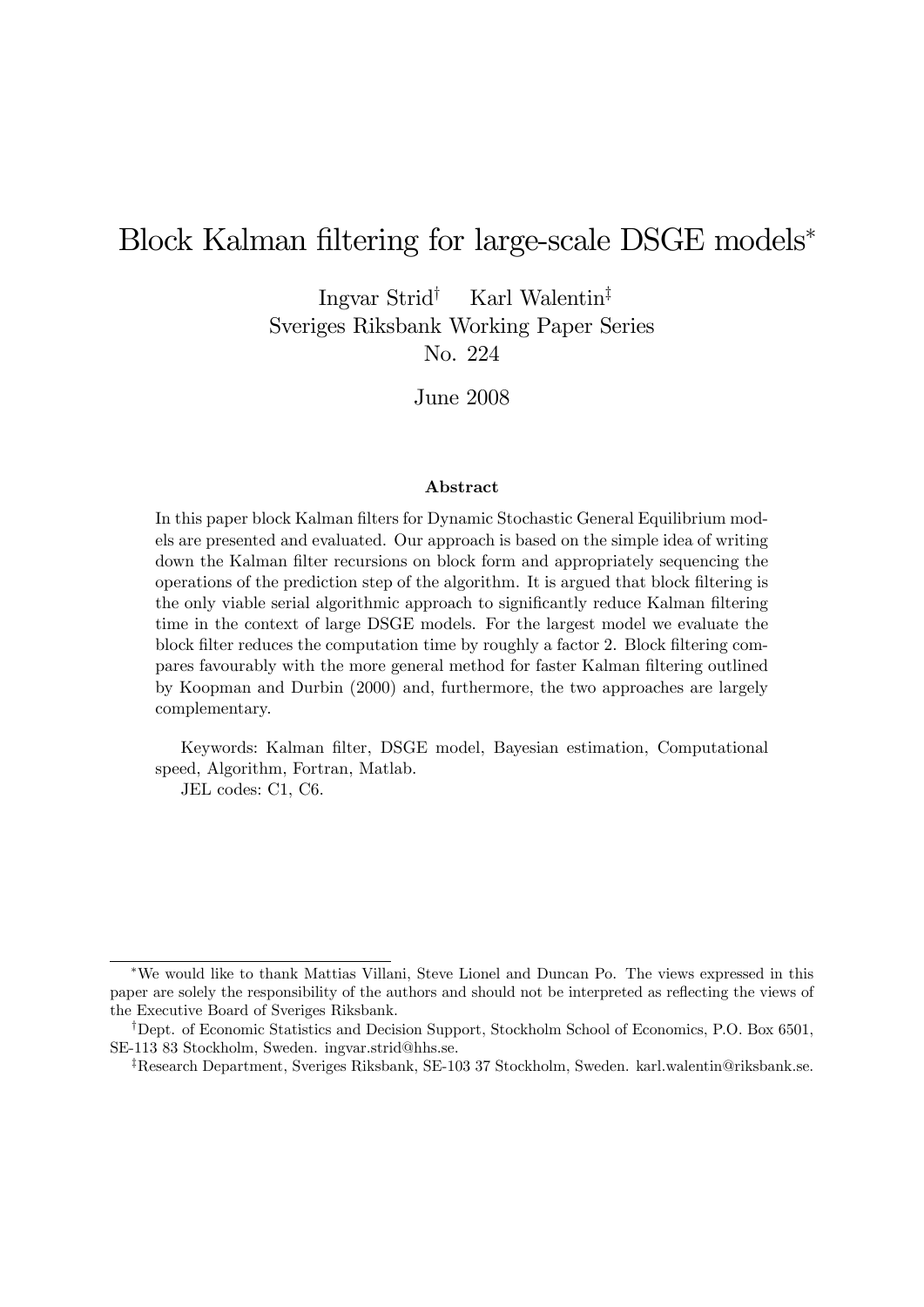### 1 Introduction

Dynamic Stochastic General Equilibrium (DSGE) models are nowadays routinely estimated using Bayesian methods. The size of some models, e.g. those developed at various central banks, is becoming larger and computational time is perceived as a concern [Adolfson, Lindé and Villani (2007)], [Azzin, Girardi and Ratto (2007)], [Christoffel, Coenen and Warne (2007)]. Bayesian estimation of linearised DSGE models using the Metropolis-Hastings algorithm and the Kalman filter for likelihood evaluation typically require at least, say, 100:000 draws from the posterior. For larger models several days of computing time may be needed and most of this time is spent on Kalman filtering.

This motivates the development of efficient Kalman filter algorithms and implementations tailored to the particular linear and Gaussian state-space model (LGSS) associated with a wide-class of linearly approximated DSGE models. Faster Kalman filtering, if possible, increases the quality and/or reduces the time of the likelihood-based analysis of DSGE models.

The purpose of this paper is to present and evaluate block Kalman filters for DSGE models which exploit the symmetry of the filter and the particular DSGE model block structure and sparse structure of some system matrices. Our DSGE model specific approach, which is straightforward and mainly attempts to reduce the time of the Kalman filter prediction step, is integrated with and compared to the general strategy for faster Kalman filtering outlined by Koopman and Durbin (2000). Their approach focuses on the updating step of the filter, implying that the two approaches are largely complementary.<sup>1</sup>

The usefulness of the block Kalman filter approach is illustrated using three well-known macroeconomic models and particular interest is devoted to the large-scale open-economy model developed at Sveriges Riksbank [Adolfson, Laséen, Lindé and Villani (2007)]. The evaluation exercise clarifies the interrelationship between model size, block structure, algorithm, implementation language, compiler, matrix library and Kalman filtering time for these three representative models. This exercise, we believe, provides a useful guide to the researcher who wants to obtain maximal computational efficiency in estimating linearised DSGE models.

Our main results are, first, that block filtering is the only algorithmic approach that, in itself, can deliver a significantly lower Kalman filtering wall-clock time for the large-scale DSGE model. Second, quicker execution of the updating step can largely be achieved without resorting to the univariate filtering approach of Koopman and Durbin (2000). Third, for smaller models the choice of implementation language appears much more important than the choice of Kalman filter algorithm.

The practical perspective of the paper guides the choice of programming language for implementations of the filters. The filters are programmed in Matlab, the dominant language among economists, and as Fortran Mex functions to be called from Matlab. The

<sup>&</sup>lt;sup>1</sup>The terms *updating* and *prediction* are explained in section 4 where the Kalman filter is presented.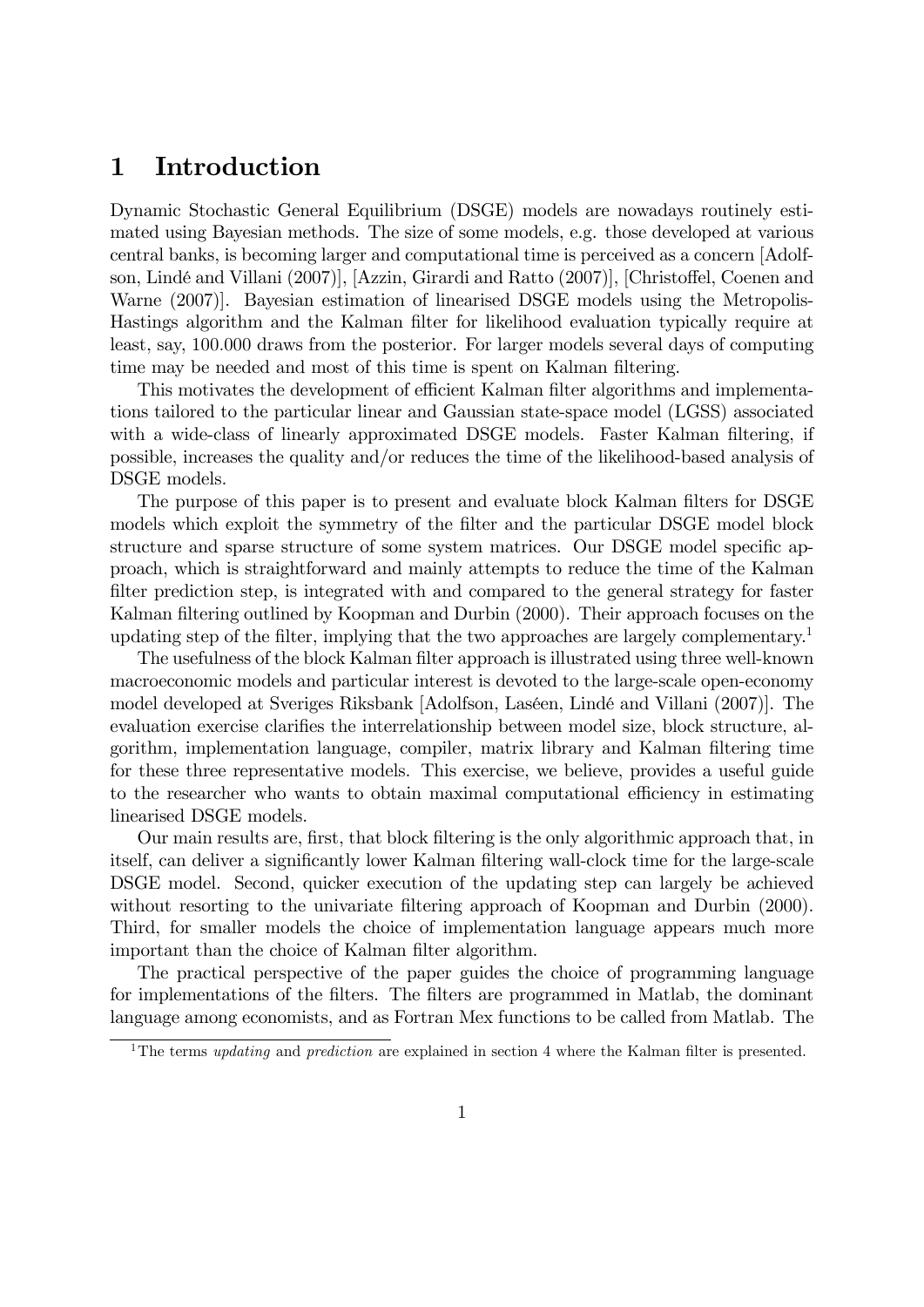standard implementation of the Kalman filter is presumably close to the ideal application for Matlab. However, Matlab is not the ideal language if one wants to maximise the performance of Kalman Öltering for DSGE models. In contrast, a language like Fortran (and presumably C) appears better suited for the implementations suggested in this paper.

The Kalman filter implementations that come with the paper are easy to use. From a user's perspective the only requirement is that the state vector of the economic model is ordered in a particular way. The Kalman filter interface is uniform across algorithms/implementations such that details of algorithms can largely be hidden from the user.

The paper proceeds as follows. In section 2 the computational problem is briefly described. In section 3 it is shown how to cast the state-space model in the form required for block filtering. In section 4 the Kalman filter is presented in a form suitable for the presentation of the block Ölters in section 5. Three example models and the setup of the computational experiment are described in section 6, and in section 7 results from tests of the Ölters are presented.

# 2 The computational kernel

For large DSGE models Kalman filtering time is dominated by the matrix multiplication associated with the prediction step of the Kalman filter

$$
P^* = TPT^T \tag{1}
$$

where P is an  $m \times m$  symmetric matrix and T is the  $m \times m$  state transition matrix. As an example, the open-economy DSGE model presented in Adolfson, Laséen, Lindé and Villani (2007) contains  $m = 65$  state variables. For this model, and an efficient Matlab implementation of the Kalman filter, on a standard desktop computer more than  $60\%$  of Kalman filtering time is spent on the above multiplication.

The univariate filtering approach [Koopman and Durbin (2000)] works on the updating step of the Kalman filter and is therefore, in itself, expected to provide only limited time gains when the state dimension is large relative to the observation dimension, which is often the case for DSGE models. However, the generality of the approach, its apparent success in significantly reducing Kalman filter time for many models and the unavailability of other approaches to faster Kalman Öltering suggest it as a natural benchmark algorithm.

The block approach, on the other hand, aims mainly to reduce the time of the prediction step by exploiting the structure of the matrices  $T$  and  $P$  and therefore works complementary to univariate filtering. It should be noted that the matrix  $T$  is not sparse but that it has a specific block structure for DSGE models, e.g. for the open-economy model mentioned above  $35\%$  of the elements of T are nonzero.

The block filter performs the above multiplication on blocks of the matrices  $T$  and  $P$ . First, the symmetry of  $P$  (and  $P^*$ ) is "manually" taken into account. Second, a number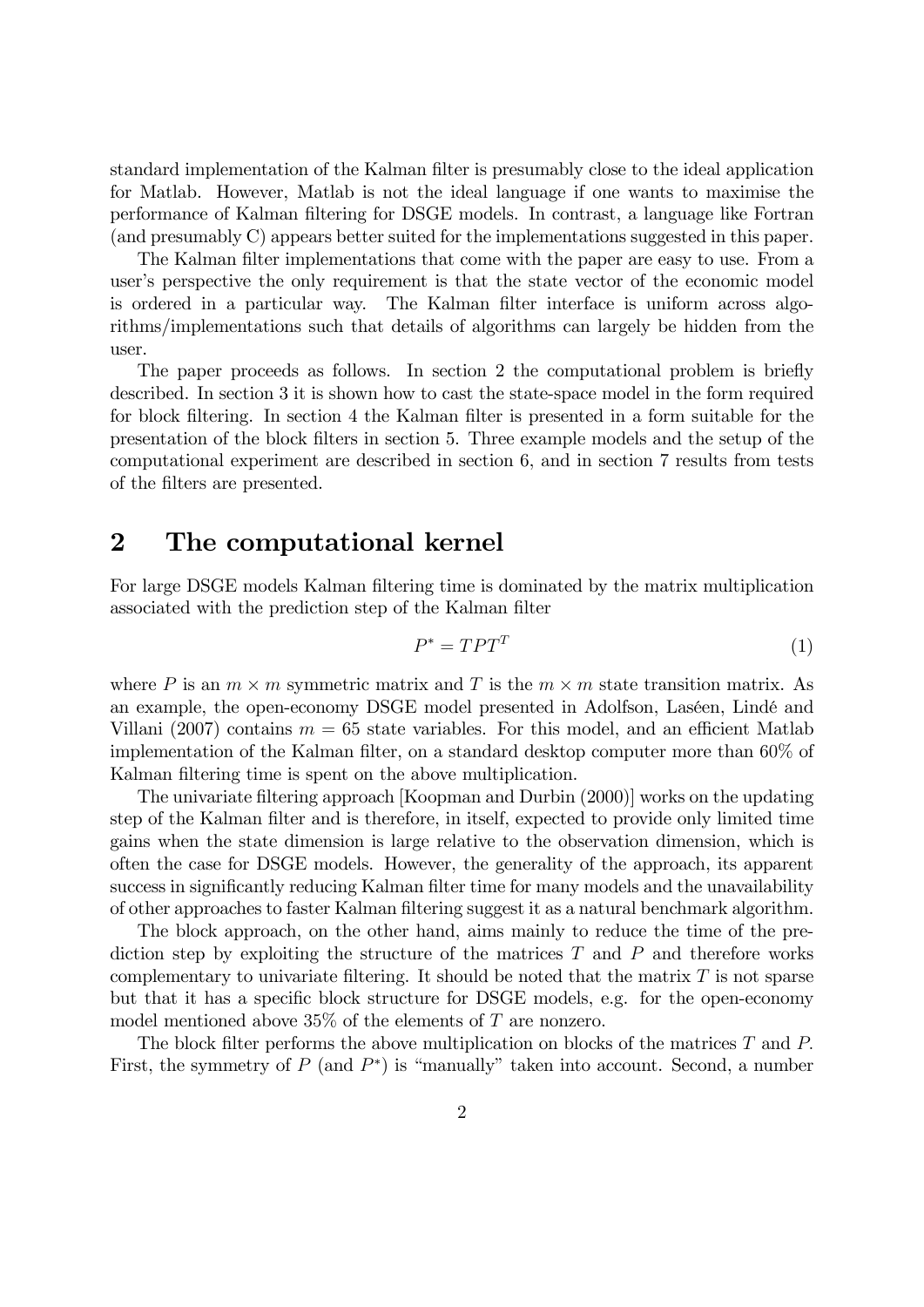of multiplications involving zero submatrices are disposed of in the process.

### 3 State-space representation

A wide class of linearly approximated DSGE models can be cast in the general linear state space form

$$
X_{t} = c + T(\theta) X_{t-1} + R(\theta) \epsilon_{t}
$$
\n
$$
(2)
$$

$$
Y_t = d(\theta) + ZX_t + v_t \tag{3}
$$

where  $[2]$  is the state transition equation and  $[3]$  is the observation equation. The state vector  $X_t$  has dimension m, the measurement vector  $Y_t$  has dimension N and the vector of fundamental innovations  $\epsilon_t$  has dimension g. The dimensions of the matrices T, R and Z are  $m \times m$ ,  $m \times g$  and  $N \times m$ . The structural and auxiliary parameters of the DSGE model are collected in the vector  $\theta$ . The distributions of the fundamental innovations  $\epsilon_t$ and the measurement error  $v_t$  are  $N(0,Q)$  and  $N(0,H)$  respectively and  $\epsilon_t$  and  $v_s$  are assumed to be independent.

If Kalman filtering time is a serious concern it can be expected that at least some effort has been made to reduce the dimension of the state vector, i.e. to remove any variable  $X_{it}$ for which the  $j^{th}$  column of T and the  $j^{th}$  column of Z are zero vectors (static endogenous variables which are not observed). Keeping these variables in the system obviously is contradictory to fast Öltering although it could be convenient for other purposes. Since this reduction of the state dimension is easily performed manually prior to estimation it will not be considered further here.

It will be assumed that the covariance matrices

$$
P_{t|s} = E\left[ (X_t - E\left[ X_t | Y_{1:s} \right]) (X_t - E\left[ X_t | Y_{1:s} \right])^T | Y_{1:s} \right]
$$

 $s = t - 1, t, t + 1, t = 1, ..., T$ , are not necessarily positive definite since many DSGE models are represented as state-space models with singular  $P_{t|s}$ .

The most general state-space model of interest to us here has four blocks. The state vector is partitioned as

$$
X^T = \begin{bmatrix} X_1^T & X_2^T & X_3^T & X_4^T \end{bmatrix} \tag{4}
$$

with dimensions  $m_j, j = 1, 2, 3, 4$ , such that  $g = m_1 + m_2 + m_3$  and  $m = g + m_4$ .

The first block contains exogenous  $AR(1)$  processes and the second block contains exogenous VAR(1) processes. Exogenous variables which appear in the observation equation, i.e. variables for which the corresponding column in Z contain non-zero entries, are collected in the third block and endogenous variables appear in the fourth block. The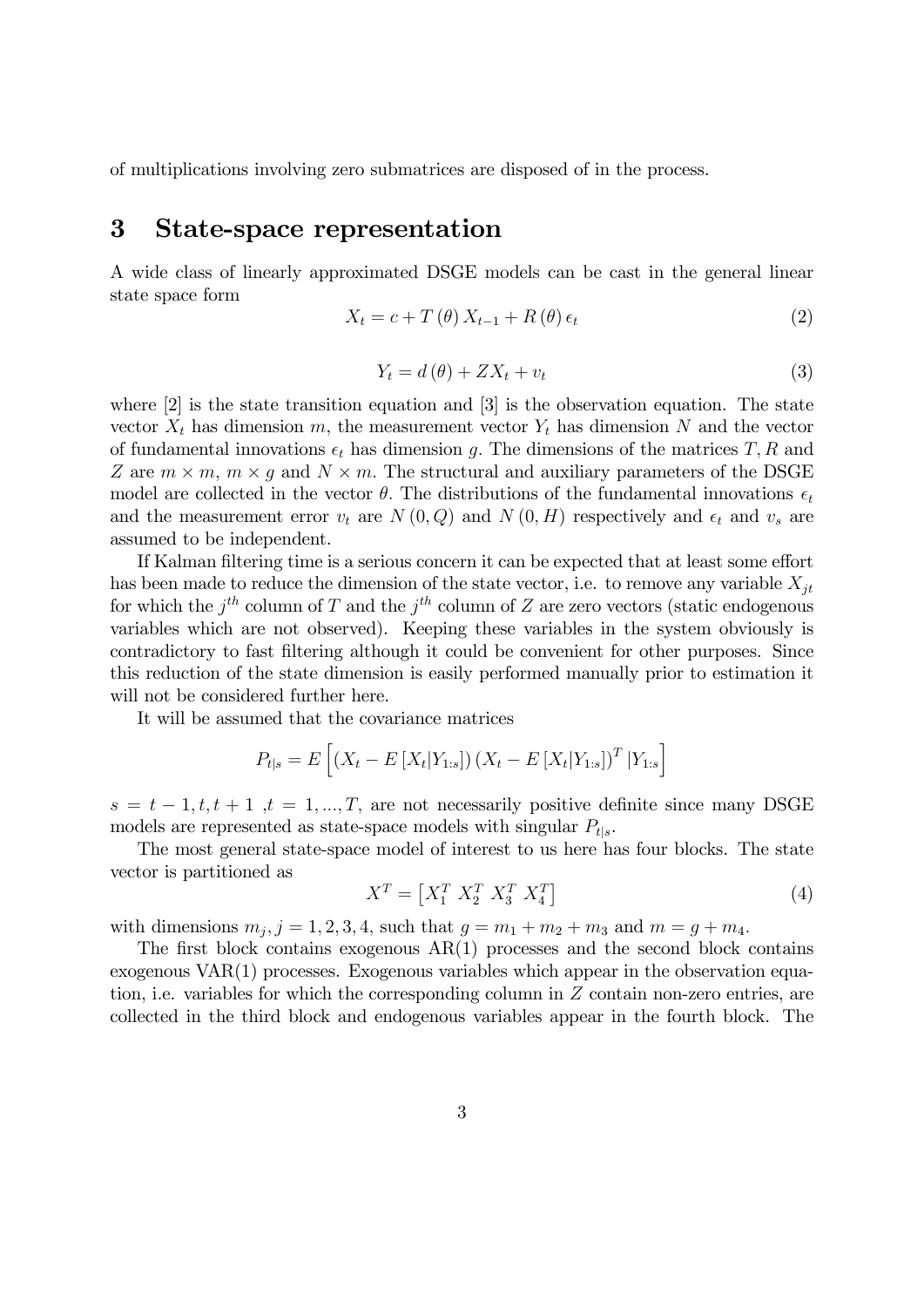block structure of a model is succinctly captured by the vector  $\mathbf{m}_4 = (m_1, m_2, m_3, m_4)$ . The four-block structure of the model is described by the matrices

$$
T = \begin{bmatrix} A_1 & 0 & 0 & 0 \\ 0 & A_2 & 0 & 0 \\ 0 & 0 & A_3 & 0 \\ B_1A_1 & B_2A_2 & B_3A_3 & C \end{bmatrix}
$$
 (5)

$$
R = \begin{bmatrix} I_{m_1} & 0 & 0 \\ 0 & I_{m_2} & 0 \\ 0 & 0 & I_{m_3} \\ B_1 & B_2 & B_3 \end{bmatrix}
$$
 (6)

$$
Q = \begin{bmatrix} Q_1 & 0 & 0 \\ 0 & Q_2 & 0 \\ 0 & 0 & Q_3 \end{bmatrix}
$$
 (7)

$$
Z = \left[ \begin{array}{ccc} 0 & 0 & Z_3 & Z_4 \end{array} \right] \tag{8}
$$

where the matrices  $A_1$  and  $Q_1$  are assumed to be diagonal, the matrices  $Q_2$  and  $Q_3$  are symmetric and  $I_{m_i}$  is the  $m_i \times m_i$  identity matrix. In the block filters potential diagonality of H is not exploited, implying that the presence of correlated measurement errors does not present any additional issues.

The only requirement for application of the filters in this paper is that the LGSS model has the structure described by [5]-[8]. An unordered model, i.e. a model for which the state vector have not been cast in the form [4], described by the matrices  $\tilde{T}, \tilde{R}, \tilde{Q}$  and  $\tilde{Z}$ can be transformed to the required form by defining the  $m \times m$  reordering matrix M.

Assume that the original, unordered, state vector is given by X. Let  $M_{ij} = 1$  if the variable in place i in  $\tilde{X}$  obtains the new position j in X and  $M_{ij} = 0$  otherwise. The ordered model is then obtained utilizing the relationships

$$
T = M^T \tilde{T} M \tag{9}
$$

$$
R = M^T \tilde{R} \tilde{M} \tag{10}
$$

$$
Q = \tilde{M}^T \tilde{Q} \tilde{M} \tag{11}
$$

$$
Z = \tilde{Z}M\tag{12}
$$

where the  $g \times g$  matrix  $\tilde{M}$  is obtained as a submatrix of M through deletion of rows and columns associated with endogenous variables: It is thus easy to transform the state-space representation of a DSGE model to the required form.

Faster Kalman filtering in this context is essentially based on two approaches: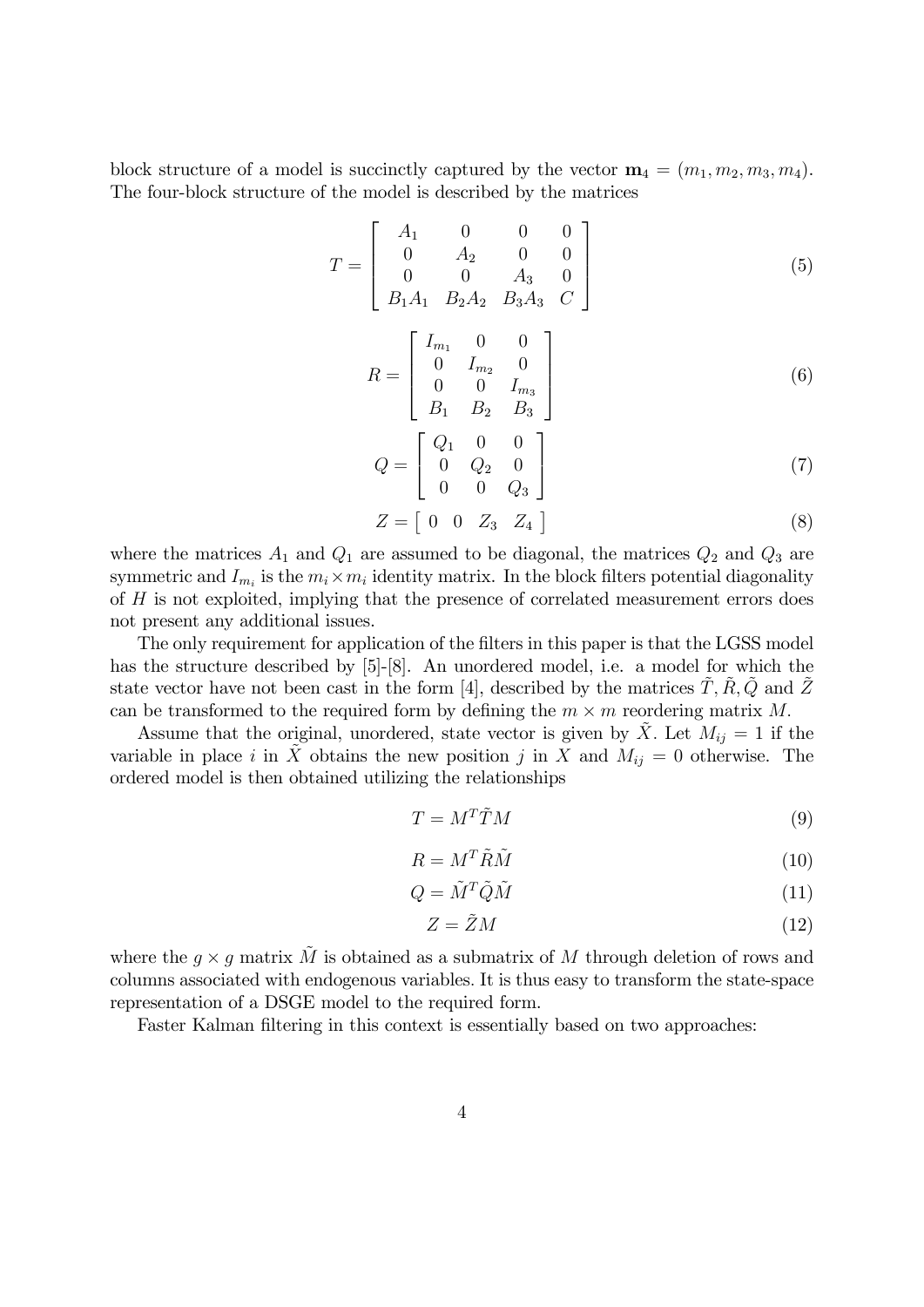- Taking into account the symmetries in the filter, i.e. only calculating the upper (or lower) triangular part of covariance matrices  $P_{t|s}, s = t - 1, t, t = 1, ...T$ . This can be performed (i) using special matrix routines for symmetric matrices and/or (ii) manually, as in the block filter.
- $\bullet$  Exploiting the DSGE model specific structure of T and Z. This goes beyond the symmetric filter and further motivates the blocked filters presented below.

Many DSGE models only consist of blocks 1 and 4. Therefore, in section 5.1, we first present the 2-block-Ölter which is suitable for models which do not contain an exogenous VAR block. In section 5.2 the more general 4-block filter is presented. A 3-block filter, which is obtained by merging blocks 3 and 4 of the 4-block filter into one block is presented in the Appendix. A notable example of a DSGE model, in addition to  $|$ Adolfson, Laséen, Lindé and Villani (2007), that consists of more than two blocks is the New Area-Wide Model (NAWM) developed at the ECB [Christoffel, Coenen and Warne (2007)].

Before moving on we brieáy comment on two issues. First, the discussion is restricted to time-invariant (constant coefficient) models. However, it would be straightforward to extend the filters to the time-varying case. In fact, if time variation is restricted to certain blocks of a model this could be an additional argument in favour of block filtering but this issue is not discussed further here.

Second, if the covariance matrix  $P$  has converged to its steady state solution avoiding updating it saves a lot of computational effort. For reasons of simplicity and transparency it will be assumed in our experiments that P has not converged during the time span of the Ölter. This is normally the case for large DSGE models and the relevant sample lengths. For smaller models convergence is presumably more common and steady state Kalman filtering can sometimes save a lot of computational effort.

### 4 Kalman filter

#### 4.1 Kalman filter equations

The Kalman filter equations are included to make the paper self-contained (see e.g. Harvey (1989) ch. 3). Let

$$
X_{t|s} = E\left[X_t|Y_{1:s}\right]
$$

denote the optimal estimator of the state vector  $X_t$  based on the observations up to time s

$$
Y_{1:s} = (Y_1, Y_2, ..., Y_s)
$$

and let

$$
P_{t|s} = E\left[ (X_t - E\left[ X_t | Y_{1:s} \right]) (X_t - E\left[ X_t | Y_{1:s} \right])^T | Y_{1:s} \right]
$$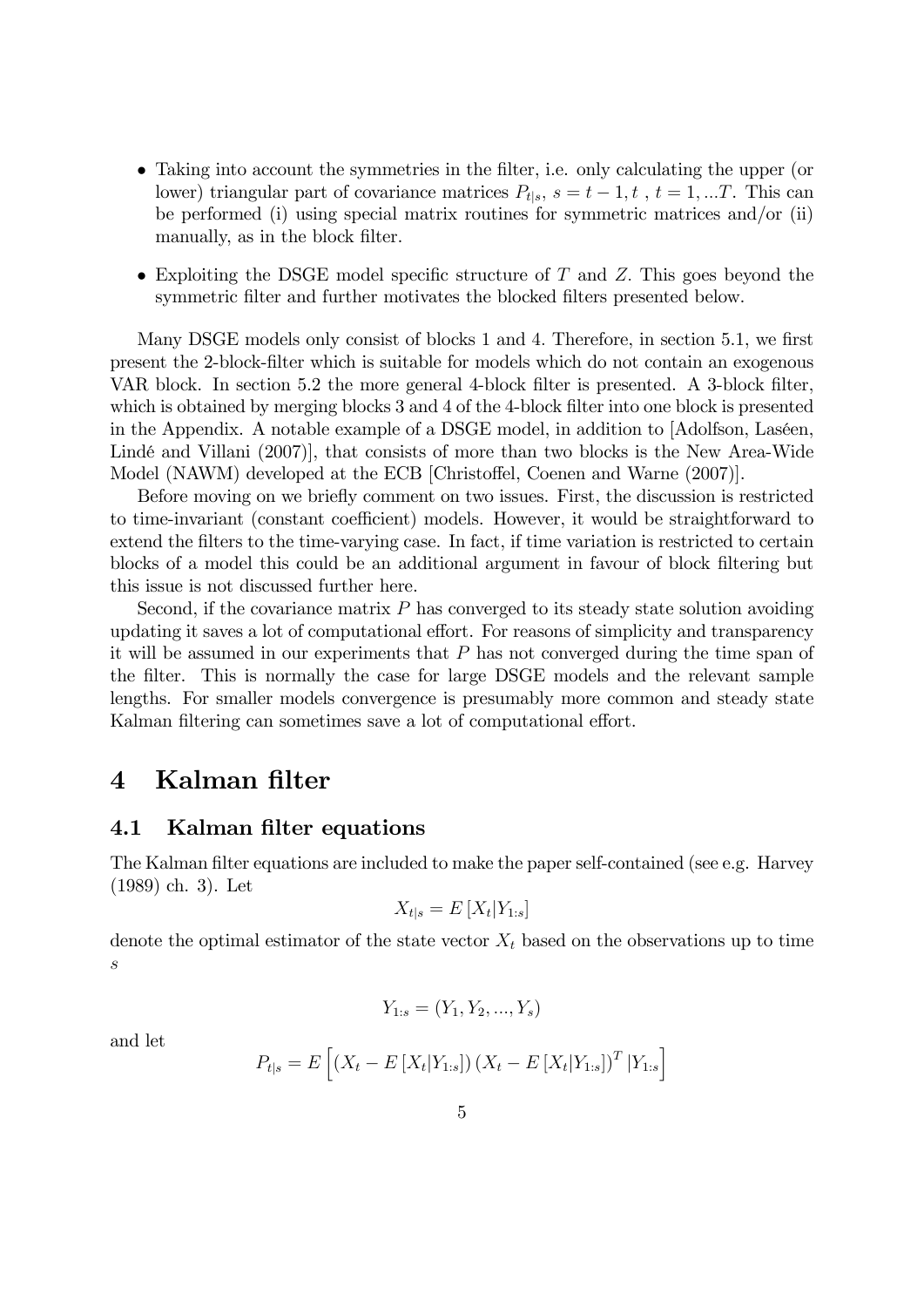The *updating* (or *contemporaneous filtering*) equations are

$$
X_{t|t} = X_{t|t-1} + K_t F_t^{-1} \left( Y_t - Z X_{t|t-1} - d \right) \tag{13}
$$

and

$$
P_{t|t} = P_{t|t-1} - K_t F_t^{-1} K_t^T
$$
\n(14)

where

$$
F_t = V(Y_t|Y_{1:t-1}) = ZK_t + H
$$
\n(15)

is assumed to be positive definite and

$$
K_t = P_{t|t-1}Z^T \tag{16}
$$

The prediction equations are

$$
X_{t+1|t} = TX_{t|t} + c \tag{17}
$$

and

$$
P_{t+1|t} = TP_{t|t}T^T + RQR \tag{18}
$$

As the state dimension of the LGSS model increases the matrix multiplication in [18] will dominate computational time, as previously discussed. For DSGE models the selector matrix  $Z$  is typically sparse, i.e. it contains relatively few non-zero entries, such that  $[15]$ and [16] are sparse-dense type of multiplications. This sparseness of Z can sometimes be exploited for more efficient computing.

#### 4.2 Implementation issues

The usual (1-block) Kalman filter is implemented exactly as described above. In Matlab this can be done in essentially one way. Using Fortran the Ölter can be implemented using BLAS routines for symmetric matrices, e.g. symm, syrk and syr2k, calculating only the upper (or lower) part of the matrices  $P_{t|t-1}$  and  $P_{t|t}$ . This will be referred to as a symmetric filter implementation. The alternative is to implement the filter in correspondence with its implementation in Matlab, i.e. using the standard matrix multiplication, *gemm*, everywhere, a non-symmetric filter implementation.

It should be noted that the block filter, to some extent, reduces the rationale for applying symmetric routines since the block filter approach manually deals with the symmetry of the covariance matrices  $P_{t|s}$ . The added value of the block filter is of course that, in addition, the computations associated with the zero blocks of the state transition matrix, T, need not be performed.

The perspective of the paper is to take the set of matrix operation routines available in BLAS, as implemented in MKL or IMSL (or similar and/or overlapping libraries) as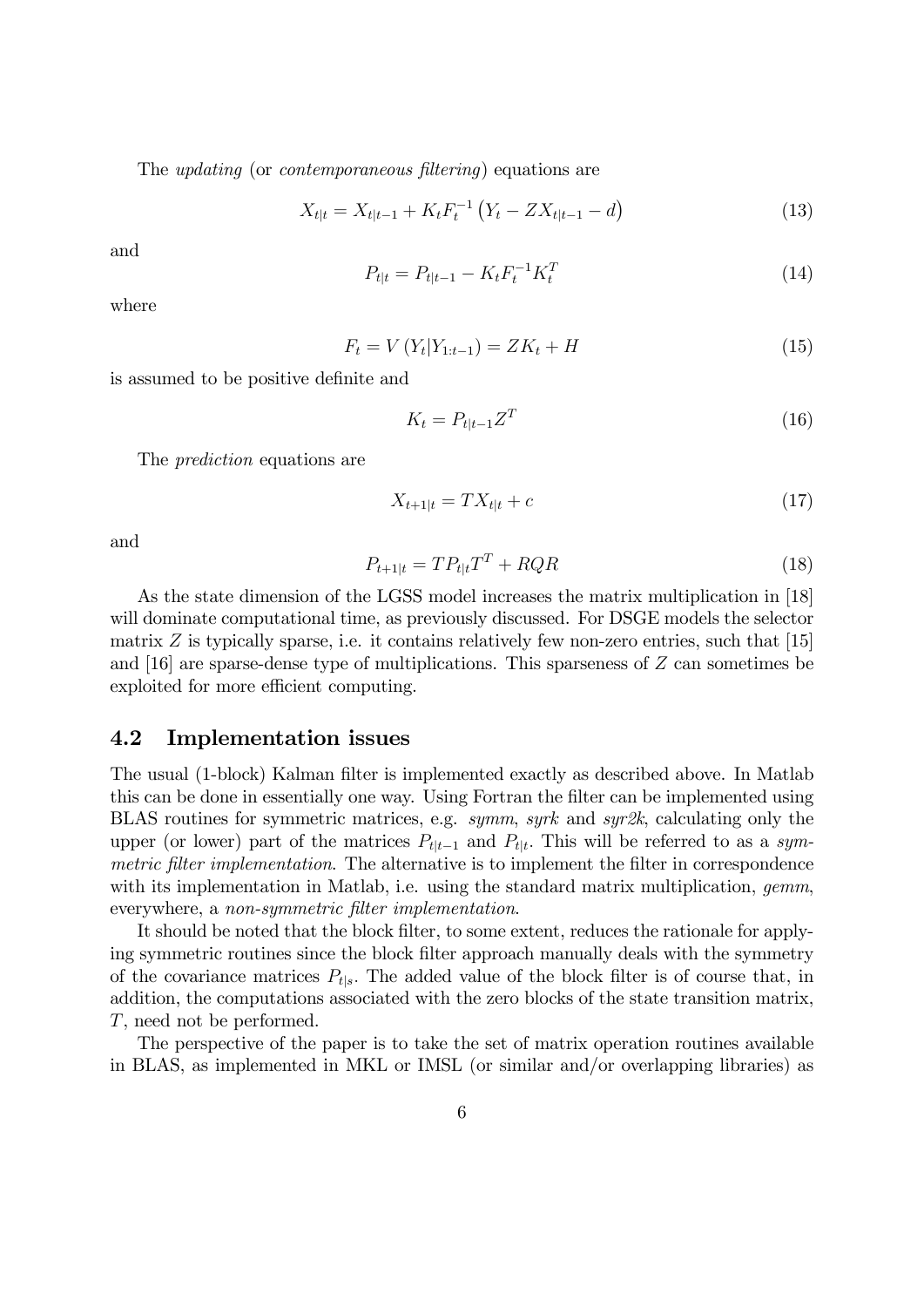given building blocks in constructing efficient Fortran implementations of the filters.<sup>2</sup> In other words there is no ambition to improve upon the design of the basic routines of these libraries.

Interestingly, the particular operation of main interest for Kalman filtering [1] has not yet, to our knowledge, been implemented as a separate routine in any of the mentioned libraries. Therefore we compare several ways of performing this operation based on routines in the matrix libraries, over a range of matrix sizes, in order to obtain a reasonably efficient implementation. Our symmetric filter implementations perform the type of multiplication in [1] via calls to *symm* and *syr2k*.

# 5 Block Kalman filter

### 5.1 2-block filter

In this section the Kalman filter is written down on 2-block form. The DSGE model is assumed to consist of  $m_1$  exogenous AR(1) shocks (block 1) and  $m_2$  endogenous variables (block 2). Many small and intermediate scale DSGE models have this structure. If the model contain exogenous VAR processes and/or AR/VAR variables which appear in the observation equation these are placed in the second block. In this case a simple adjustment to the filter is required (see below).

The model is thus assumed to be on the form

$$
T = \left[ \begin{array}{cc} A & 0 \\ BA & C \end{array} \right] \tag{19}
$$

$$
R = \left[ \begin{array}{c} I_{m_1} \\ B \end{array} \right] \tag{20}
$$

$$
Q = \left[ \begin{array}{cc} Q_1 & 0 \\ 0 & Q_2 \end{array} \right] \tag{21}
$$

$$
Z = \left[ \begin{array}{cc} Z_1 & Z_2 \end{array} \right] = \left[ \begin{array}{cc} 0 & Z_2 \end{array} \right] \tag{22}
$$

where A is diagonal.

The mean vectors  $X_{1t|s}$  and  $X_{2t|s}$  and the blocks  $P_{11t|s}$ ,  $P_{12t|s}$  and  $P_{22t|s}$  of the covariance matrices  $\overline{1}$ 

$$
P_{t|s} = \begin{bmatrix} P_{11t|s} & P_{12t|s} \\ P_{22t|s} & \end{bmatrix}
$$

<sup>&</sup>lt;sup>2</sup>The BLAS (Basic Linear Algebra Subprograms) are routines that provide standard building blocks for performing basic vector and matrix operations (see e.g. www.netlib.org). MKL (Intel Math Kernel Library) is a library of math routines and it includes BLAS routines optimised for Intel processors. IMSL (International Mathematics and Statistics Library) is a library of routines for numerical analysis, also containing the BLAS routines.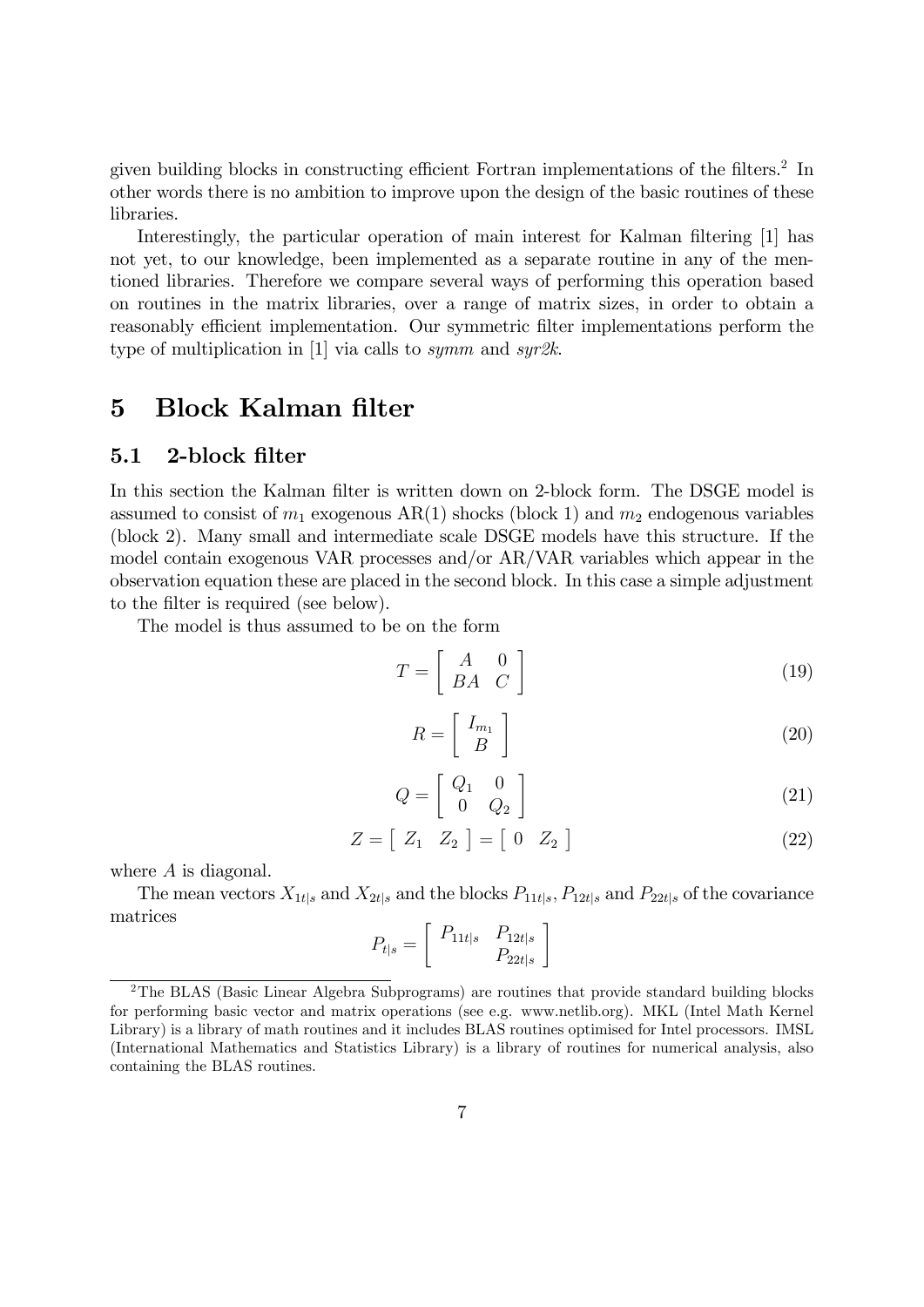are propagated instead of  $X_{t|s}$  and  $P_{t|s}$ ,  $s = t - 1$ ,  $t$  and  $t = 1, ..., T$ .

Again, the purpose of the block filter approach is to (i) avoid calculation of  $P_{21} = P_{12}^T$ , (ii) to dispose of a set of unnecessary multiplications, i.e. those involving zero submatrices (here the upper-right submatrix of  $T$ ), (iii) to exploit the special structure of the lower-left submatrix of  $T$  and (iv) to exploit the diagonality of the matrix  $A$ . Whether this is useful of course depends on the sizes  $m_1$  and  $m_2$ . For DSGE models m is typically significantly larger than  $N$  and the shocks of the model constitute a significant part of the state vector.

The equations presented here are obtained by simply assuming the 2-block structure, [19]-[22], and writing down the Kalman filter recursions [13]-[18] while appropriately sequencing the operations of the prediction step, i.e. to minimise the number of matrix multiplications performed. Although the filtering equations are expressed in terms of the matrices  $A, B, C$  and  $Z_2$  it is seen above that these are easily extracted from the matrices  $T$ ,  $R$  and  $Z$  such that the input to the Kalman filter can be kept the same as for the 1-block filter if desired.

#### 5.1.1 Updating equations

The updating step of the filter consists of the following set of equations, which are obtained by writing out the updating equations of the Kalman filter, [13] and [14], on block form. The contemporaneous filtering covariance matrices are obtained as

$$
P_{11t|t} = P_{11t|t-1} - P_{12t|t-1} Z_2^T F_t^{-1} Z_2 P_{12t|t-1}^T
$$
\n(23)

$$
P_{12t|t} = P_{12t|t-1} - P_{12t|t-1} Z_2^T F_t^{-1} Z_2 P_{22t|t-1}
$$
\n(24)

$$
P_{22t|t} = P_{22t|t-1} - P_{22t|t-1} Z_2^T F_t^{-1} Z_2 P_{22t|t-1}
$$
\n(25)

and the means as

$$
X_{1t|t} = X_{1t|t-1} + P_{12t|t-1} Z_2^T F_t^{-1} \left( Y_t - d - Z_2 X_{2t|t-1} \right) \tag{26}
$$

$$
X_{2t|t} = X_{2t|t-1} + P_{22t|t-1} Z_2^T F_t^{-1} \left( Y_t - d - Z_2 X_{2t|t-1} \right) \tag{27}
$$

where

$$
F_t = Z P_{t|t-1} Z^T + H = Z_2 P_{22t|t-1} Z_2^T + H \tag{28}
$$

is assumed to be positive definite.

Let

$$
F_t^{-1} = \tilde{F}_t^T \tilde{F}_t \tag{29}
$$

and use the matrices

$$
P_{12}^* = P_{12t|t-1} Z_2^T \tilde{F}_t^T
$$
\n(30)

$$
P_{22}^* = P_{22t|t-1} Z_2^T \tilde{F}_t^T
$$
\n(31)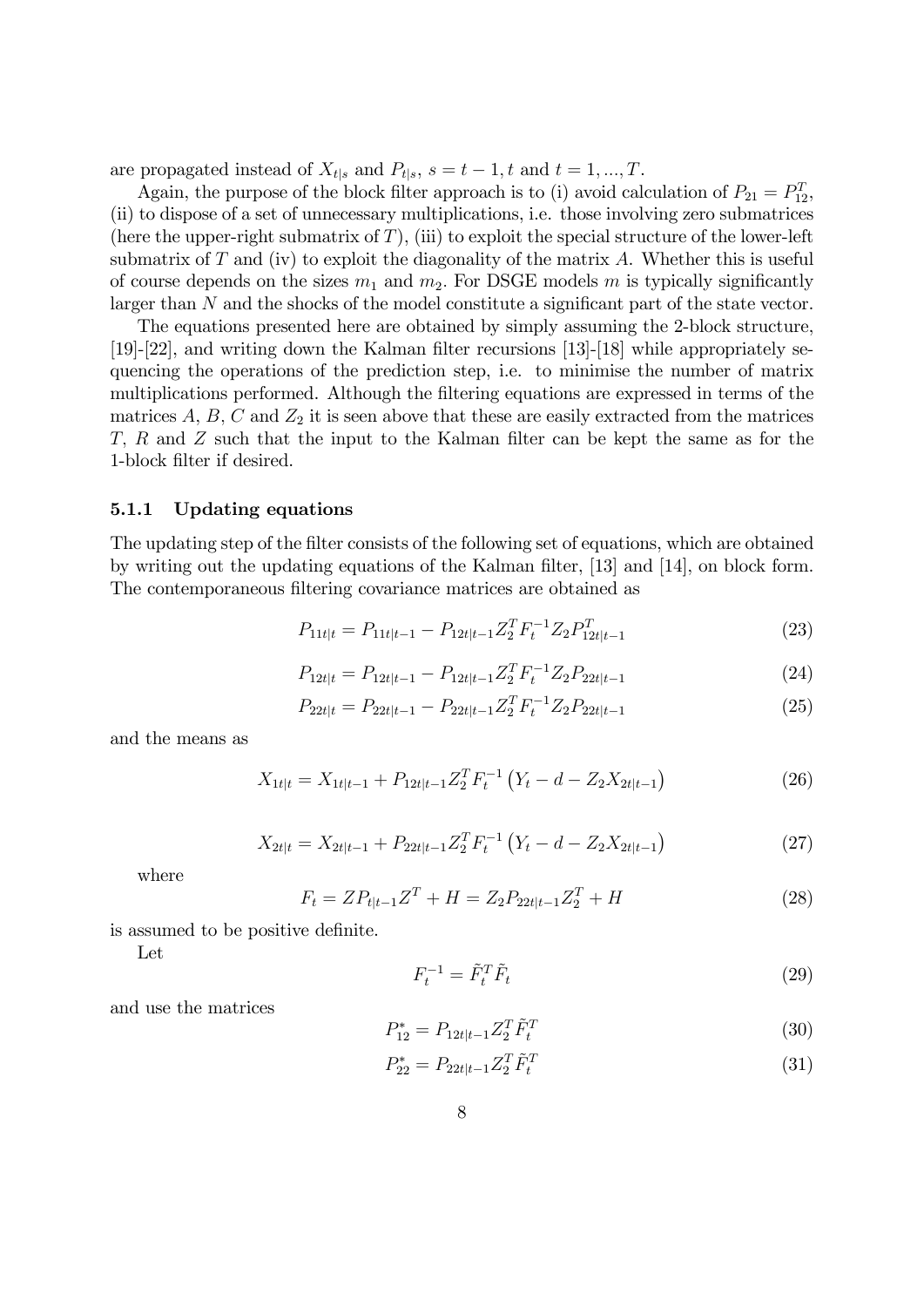and the vector

$$
v_t^* = \tilde{F}_t \left( Y_t - d - Z_2 X_{2t|t-1} \right) \tag{32}
$$

for the matrix multiplications above and for the computation of the likelihood at time t (see below). In our implementations the matrix  $\tilde{F}_t$  is obtained as the inverse of the Cholesky factor of  $F_t$ , i.e. it is not the Cholesky factor of  $F_t^{-1}$ .

#### 5.1.2 Prediction equations

The prediction step is given by the following set of equations which are obtained by writing out equations [17] and [18] on block form.

First

$$
P_{11t+1|t} = AP_{11t|t}A^T + Q
$$

which, due to the assumed diagonality of  $A$ , is obtained as

$$
P_{11t+1|t} = P_{11t|t} \odot A_{11} + Q \tag{33}
$$

where

$$
A_{11} = diag(A) diag(A)^{T}
$$

(here  $\odot$  denotes element-by-element multiplication, Hadamard product). Next

$$
P_{12t+1|t} = AP_{11t|t}A^T B^T + AP_{12t|t}C^T + QB^T =
$$
  
\n
$$
P_{11t+1|t}B^T + AP_{12t|t}C^T
$$
  
\n
$$
P_{12t+1|t} = P_{11t+1|t}B^T + L_t
$$
\n(34)

or

where

$$
L_t = (P_{12t|t}C^T) \odot A_{12}
$$

and

$$
A_{12} = diag(A) 1_{m_2}^T
$$

where  $1_{m_2}$  is a (column) vector of dimension  $m_2$  containing ones.

The block corresponding to the endogenous variables is obtained as

$$
P_{22t+1|t} = BAP_{11t|t}A^T B^T + BAP_{12t|t}C^T + BQB^T +
$$

$$
+ CP_{12t|t}^T A^T B^T + CP_{22t|t}C^T =
$$

$$
= BAP_{11t|t}A^T B^T + BQB^T + M_t + M_t^T + CP_{22t|t}C^T
$$

where

 $M_t = BL_t$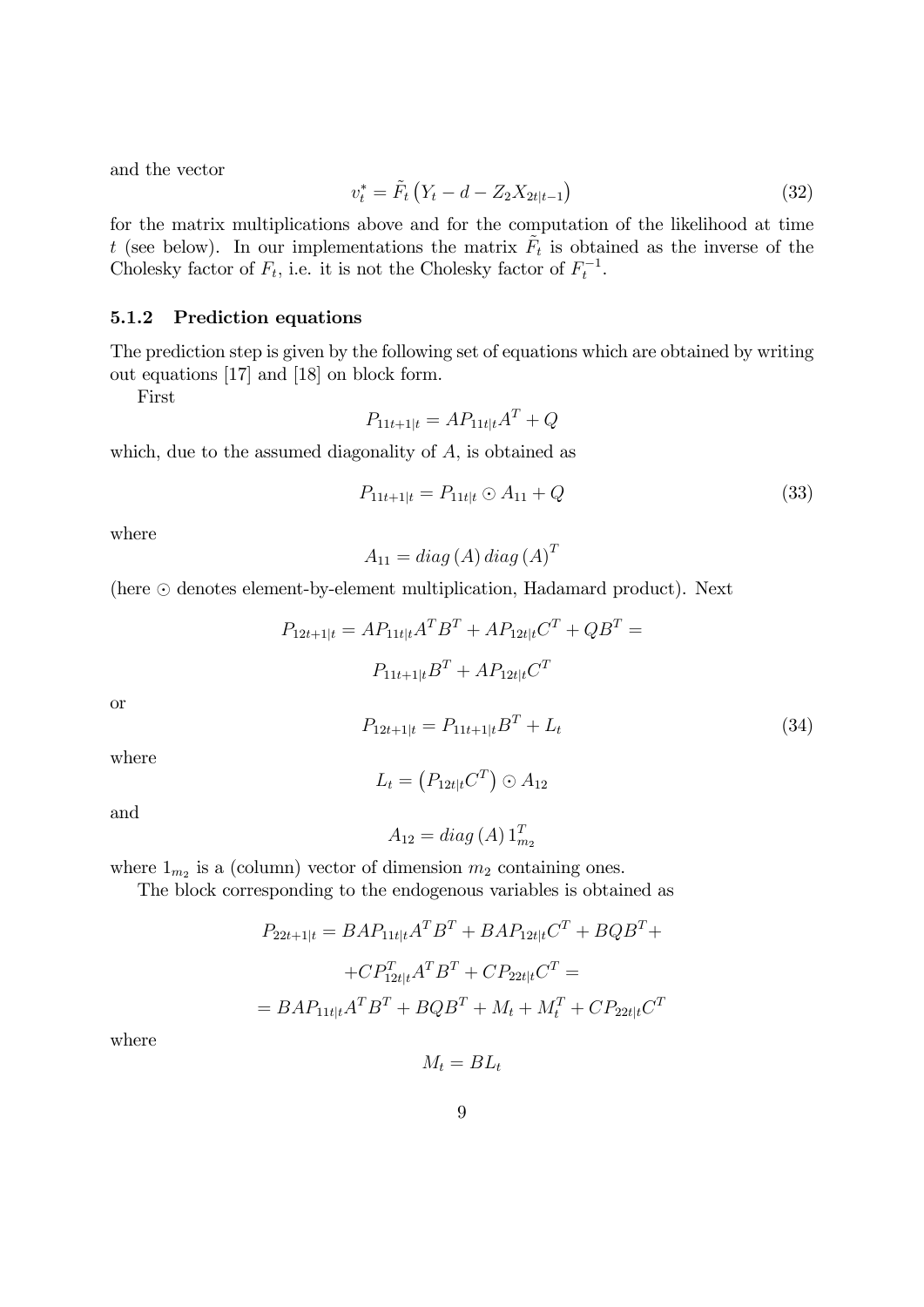or

$$
P_{22t+1|t} = BP_{12t+1|t} + M_t^T + CP_{22t|t}C^T
$$
\n(35)

As a computational detail, if we let

$$
G_t = BP_{12t+1|t} + M_t = B\left(P_{12t+1|t} + L_t\right)
$$

then

$$
P_{22t+1|t} = \frac{1}{2} \left( G_t + G_t^T \right) + C P_{22t|t} C^T
$$

The one-step ahead forecast of the state vector is given by

$$
X_{1t+1|t} = AX_{1t|t} = diag(A) \odot X_{1t|t}
$$
\n(36)

and

$$
X_{2t+1|t} = BAX_{1t|t} + CX_{2t|t} = BX_{1t+1|t} + CX_{2t|t}
$$
\n(37)

#### 5.1.3 Likelihood

The log likelihood at time  $t$  is given by

$$
\log L_t = -N \log (2\pi) + \log (|F_t^{-1}|) -
$$
  

$$
-\frac{1}{2} (Y_t - d - Z_2 X_{2t|t-1})^T F_t^{-1} (Y_t - d - Z_2 X_{2t|t-1}) =
$$
  

$$
= -N \log (2\pi) + 2 \sum_{i=1}^N \log (\tilde{F}_{ii,t}) - \frac{v_t^{*T} v_t^*}{2}
$$
(38)

where  $\tilde{F}_{i,i,t}$  is element  $(i,i)$  of the matrix  $\tilde{F}_t$  and the log likelihood is obtained as

$$
\log L = \sum_{t=1}^{T} \log L_t
$$

#### 5.1.4 Theoretical gains from 2-block filtering

Consider the matrix multiplication [1] in a 2-block context

$$
P^* = \begin{bmatrix} T_{11} & T_{12} \\ T_{21} & T_{22} \end{bmatrix} \begin{bmatrix} P_{11} & P_{12} \\ P_{21} & P_{22} \end{bmatrix} \begin{bmatrix} T_{11}^T & T_{21}^T \\ T_{12}^T & T_{22}^T \end{bmatrix}
$$
(39)

Without any assumptions on the matrices  $P$  and  $T$ , performing the multiplication [39] naively involves  $8 + 8 = 16$  ordinary matrix multiplications for the submatrices of the partitioned matrices. Recognising the symmetry of  $P$  and the output matrix  $P^*$  this is reduced to 14 matrix multiplications, some of those involving symmetric input or output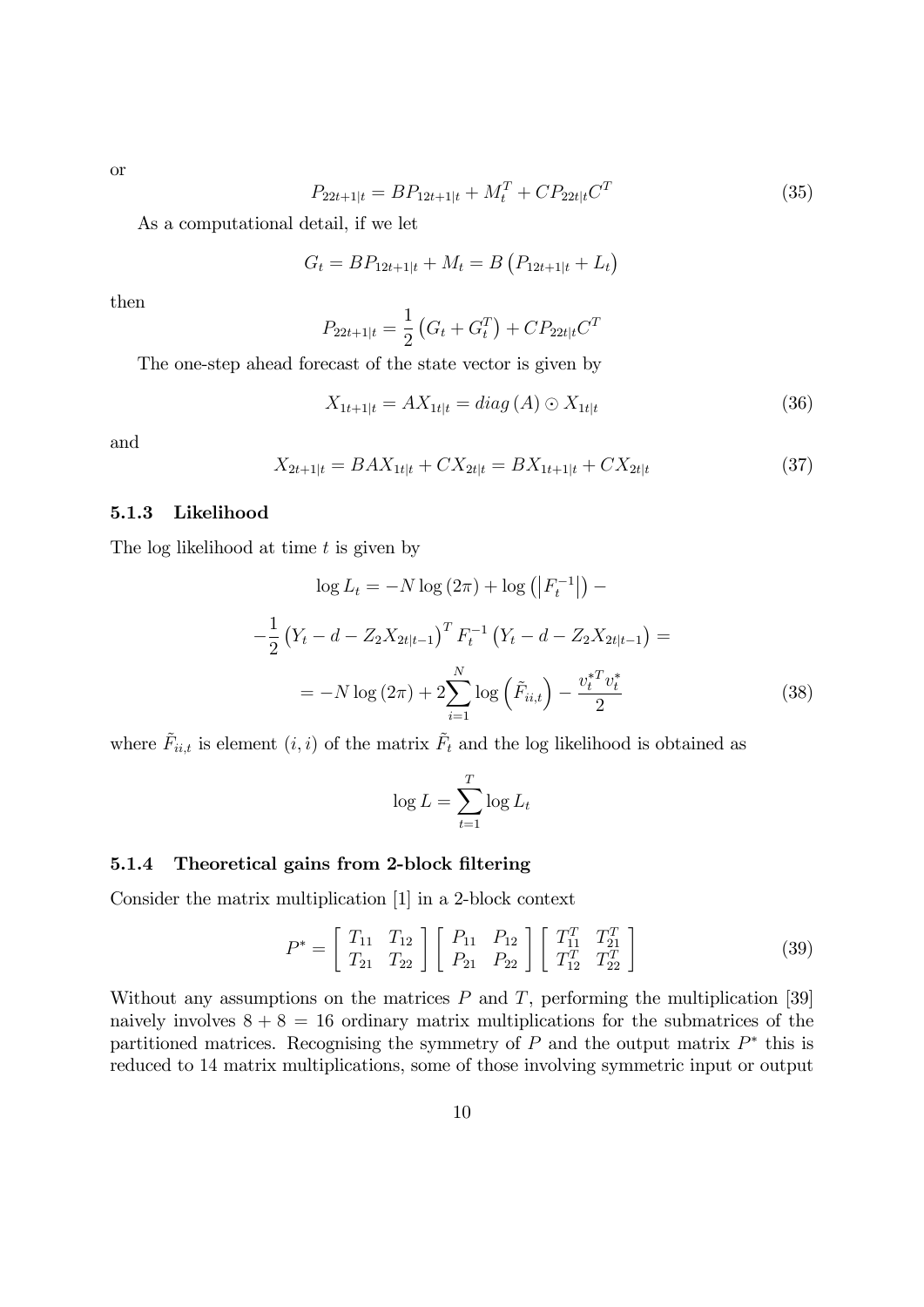matrices.<sup>3</sup> Further assuming that  $T_{11}$  is diagonal and that  $T_{12} = 0$  the number of multiplications is reduced to 2 Hadamard products plus 6 multiplications. Finally, also taking into account the special structure of  $T_{21}$  (see expression [19]) allows us to perform the multiplication [39] using 2 Hadamard products and 5 multiplications, as shown above in writing out the prediction equations for the 2-block Kalman filter.

For large matrices and  $m_1 \approx m_2$  these matrix multiplication counts would provide a good estimate of the time savings from 2-block Öltering. In practise, e.g. for the DSGE models considered in the experiments of this paper, we expect the time savings to be smaller than indicated by the counts. The main value of this exercise is instead that it helps understanding the contribution of the different DSGE model specific assumptions in reducing the number of operations of the Kalman filter prediction step.

#### 5.1.5 Moving exogenous variables

Assume that the DSGE model contain exogenous AR(1) shock processes which appear in the observation equation, i.e. exogenous variables for which the corresponding column in Z contain non-zero entries. For example, if the model contain unit root shocks this situation emerges. Further assume that the exogenous variables have been ordered such that the k exogenous variables that appear in the observation equation are the  $k$  last variables in the vector  $X_1$  such that

$$
Z_1 = \left[\begin{array}{cc} \bar{Z}_1 & \bar{Z}_2 \end{array}\right] = \left[\begin{array}{cc} 0 & \bar{Z}_2 \end{array}\right]
$$

where  $\bar{Z}_1$  has dimension  $N \times \tilde{m}_1$  where  $\tilde{m}_1 = m_1 - k$ . These k exogenous AR(1) variables are moved into the vector of endogenous variables forming the new blocks,  $\tilde{X}_1$  and  $\tilde{X}_2$ with dimensions  $\tilde{m}_1$  and  $\tilde{m}_2$  where  $\tilde{m}_2 = m_2 + k$ . The first vector thus contain exogenous variables which do not enter the observation equation and the second vector contain exogenous variables that appear in the observation equation and endogenous variables.

Let

$$
\tilde{Z}_2 = \left[\bar{Z}_2 \ Z_2\right]
$$

and define  $\tilde{A}(\tilde{m}_1 \times \tilde{m}_1), \tilde{B}(\tilde{m}_2 \times \tilde{m}_1), \tilde{C}(\tilde{m}_2 \times \tilde{m}_2)$  via

$$
T = \left[ \begin{array}{cc} A & 0 \\ BA & C \end{array} \right] = \left[ \begin{array}{cc} \tilde{A} & 0 \\ \tilde{B}\tilde{A} & \tilde{C} \end{array} \right]
$$

where  $\tilde{B}$  is the lower left  $\tilde{m}_2 \times \tilde{m}_1$  matrix of R.

Further, let  $\tilde{Q}$   $(\tilde{m}_1 \times \tilde{m}_1)$  be the upper-left submatrix of Q. Also, let  $R_{22}^*$  denote the  $({\tilde{m}}_2 \times {\tilde{m}}_2)$  lower-right submatrix of  $RQR^T$ . The modified 2-block filter is now obtained

<sup>&</sup>lt;sup>3</sup>Clearly there exist more sophisticated schemes which reduce the number of multiplications required, e.g. the Strassen algorithm for general matrix multiplication which would require  $7 + 7 = 14$  multiplications if no assumptions are imposed on  $P$  and  $T$ . However, we believe that the Strassen algorithm, or related algorithms, are of little practical interest in our context.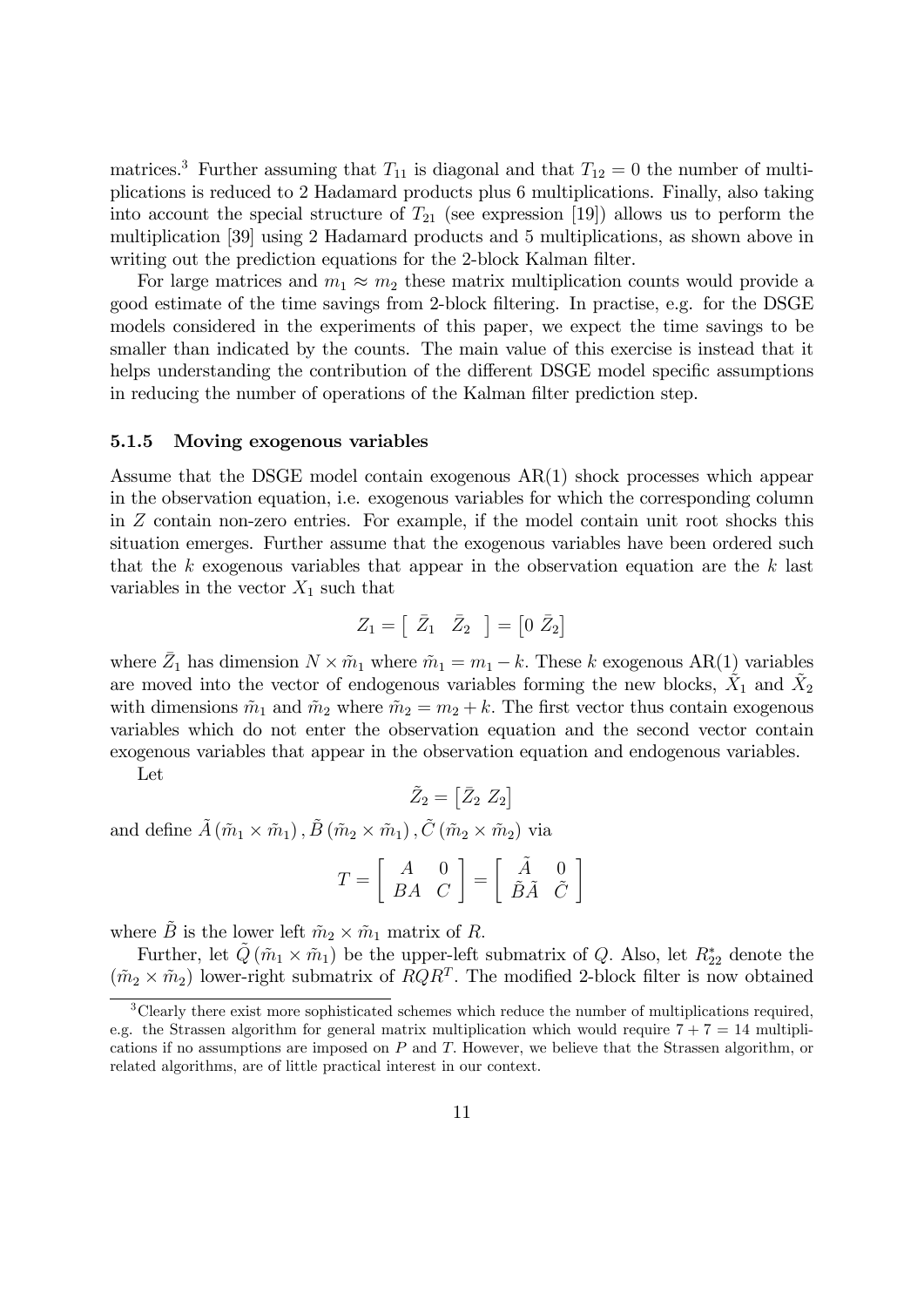by replacing  $A, B, C, Q, P_{ij}, X_i$  and  $Z_2$  with  $\tilde{A}, \tilde{B}, \tilde{C}, \tilde{Q}, \tilde{P}_{ij}, \tilde{X}_i$  and  $\tilde{Z}_2$  in the 2-block filter presented above and making the adjustment in the prediction step for  $\tilde{P}_{22}$ 

$$
\tilde{P}_{22t+1|t} = \tilde{B}\tilde{A}\tilde{P}_{11t|t}\tilde{A}^T\tilde{B}^T + \tilde{B}\tilde{A}\tilde{P}_{12t|t}\tilde{C}^T + R_{22}^* + \tilde{C}\tilde{P}_{12t|t}^T\tilde{A}^T\tilde{B}^T + \tilde{C}\tilde{P}_{22t|t}\tilde{C}^T =
$$
\n
$$
= \tilde{B}\tilde{P}_{12t+1|t} + \tilde{C}P_{12t|t}^T\tilde{A}^T\tilde{B}^T + \tilde{C}\tilde{P}_{22t|t}\tilde{C}^T + R_{22}^* - \tilde{B}\tilde{Q}\tilde{B}^T
$$
\n(40)

To aid understanding, note that if  $k = 0$ 

$$
R_{22}^* = \tilde{B}\tilde{Q}\tilde{B}^T = BQB^T
$$

A similar modification could be applied if the model contain an exogenous VAR block. The VAR block would be moved into the endogenous variables block independent of whether the variables appear in the observation equation or not. In practise the modification becomes interesting for models which contain at most a few - say one or two exogenous variables in the observation equation. If many exogenous variables appear in the observation equation and/or the model contain many exogenous VAR variables the more general 4-block filter presented in the next section should instead be applied.

From a user's perspective the modification of the filter is not an issue. All that needs to be kept in mind is that exogenous variables which appear in the observation equation are placed in the second block.

#### 5.1.6 2-block filter with a univariate filtering step

In this section we show how to use the approach of Koopman and Durbin (2000) with the two-block Ölter. In their univariate approach the observations are introduced one at a time in the updating step. In this way two matrix multiplications and the inversion of the matrix  $F_t$  can be avoided in the Kalman filter. For DSGE models the matrix Z is typically sparse and hence the multiplications in  $[15]$  and  $[16]$  can be performed efficiently, perhaps reducing the rationale for univariate Öltering.

DeÖne

$$
X_{it|t,1} = E\left[X_{it,1}|Y_{1:t-1}\right] = X_{it|t-1} \tag{41}
$$

$$
P_{ijt|t,1} = E\left[ \left( X_{it,1} - X_{it|t,1} \right) \left( X_{jt,1} - X_{jt|t,1} \right) | Y_{1:t-1} \right] = P_{ijt|t-1} \tag{42}
$$

$$
X_{it|t,k} = E\left[X_{it,k}|Y_{1:t-1}, y_{t,1}, \dots, y_{t,k-1}\right]
$$
\n(43)

$$
P_{ijt|t,k} = E\left[ \left( X_{it,k} - X_{it|t,k} \right) \left( X_{jt,k} - X_{jt|t,k} \right) | Y_{1:t-1}, y_{t,1}, \dots, y_{t,k-1} \right] \tag{44}
$$

for  $i = 1, 2, j = i, 2, k = 1, ..., N$  and where  $y_{k}$  denotes the  $k^{th}$  element of the observation vector such that

$$
X_{it|t} = X_{it|t,N+1} \tag{45}
$$

$$
P_{ijt|t} = P_{ijt|t,N+1} \tag{46}
$$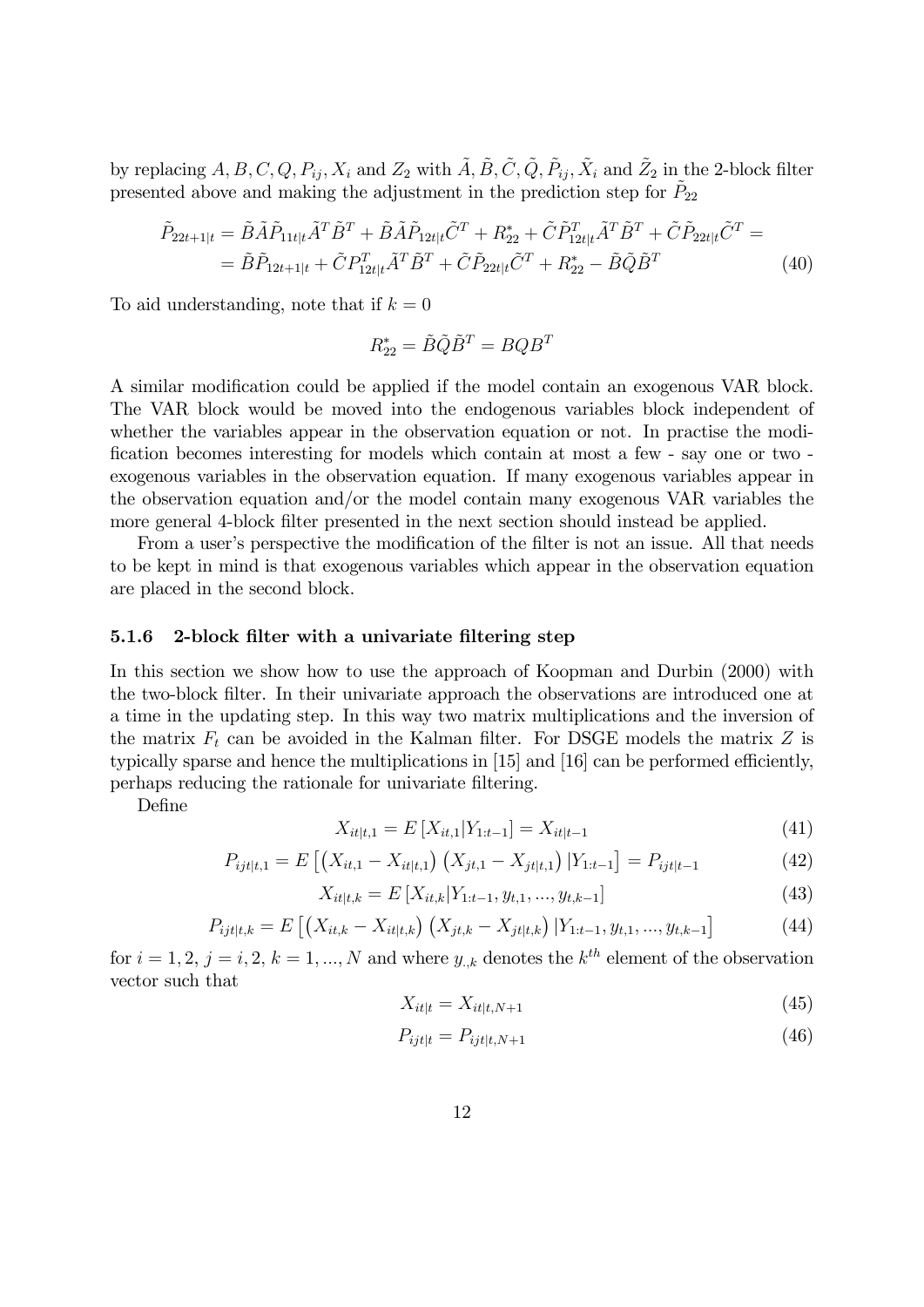The updating equations can then be written as

$$
P_{ijt|t,k+1} = P_{ijt|t,k} - K_{it,k} F_{t,k}^{-1} K_{jt,k}^T
$$
\n(47)

$$
X_{it|t,k+1} = a_{it|t,k} + K_{it,k} F_{t,k}^{-1} v_{t,k}
$$
\n(48)

where

$$
v_{t,k} = y_{t,k} - Z_{2,k} X_{2t|t,k}
$$
\n(49)

$$
F_{t,k} = Z_{2,k} K_{2t,k} \tag{50}
$$

$$
K_{1t,k} = P_{12t,k} Z_{2,k}^T
$$
\n(51)

$$
K_{2t,k} = P_{22t,k} Z_{2,k}^T
$$
\n(52)

Here  $Z_{2,k}$  denotes the  $k^{th}$  row of  $Z_2$  such that the vectors  $K_1$  and  $K_2$  have dimensions  $m_1$ and  $m_2$  respectively and F and v are scalars. The 2-block filter with univariate filtering is thus obtained by replacing [23]-[28] with [45]-[52]. The experiments using the univariate filtering approach in this paper only considers the case when the covariance matrix of the measurement errors,  $H$ , is diagonal.

#### 5.2 4-block Ölter

Assume that the matrices T, Z, R and Q have the structure [5]-[8] where  $A_1$  is a diagonal  $m_1 \times m_1$  matrix,  $A_2$  and  $A_3$  have dimensions  $m_2 \times m_2$  and  $m_3 \times m_3$  respectively, the matrices  $B_1, B_2, B_3$  and C have dimensions  $m_4 \times m_1, m_4 \times m_2, m_4 \times m_3$  and  $m_4 \times m_4$ respectively and  $Z_3$  and  $Z_4$  have dimensions  $N \times m_3$  and  $N \times m_4$ .

The block structure of the covariance matrices is described by

$$
P_{t|s} = \begin{bmatrix} P_{11t|s} & P_{12t|s} & P_{13t|s} & P_{14t|s} \\ & P_{22t|s} & P_{23t|s} & P_{24t|s} \\ & & P_{33t|s} & P_{34t|s} \\ & & & P_{44t|s} \end{bmatrix}
$$

Again, the block filter is obtained by simply writing out the Kalman filter recursions under the assumed state-space structure and appropriately sequencing the operations of the prediction step.

#### 5.2.1 Updating equations

DeÖne

$$
\tilde{P}_{it} = \tilde{P}_{i3t|t-1} Z_3^T + \tilde{P}_{i4t|t-1} Z_4^T
$$
\n(53)

for  $i = 1, 2, 3, 4$  such that

$$
F_t = Z_3 \tilde{P}_{3t} + Z_4 \tilde{P}_{4t} + H \tag{54}
$$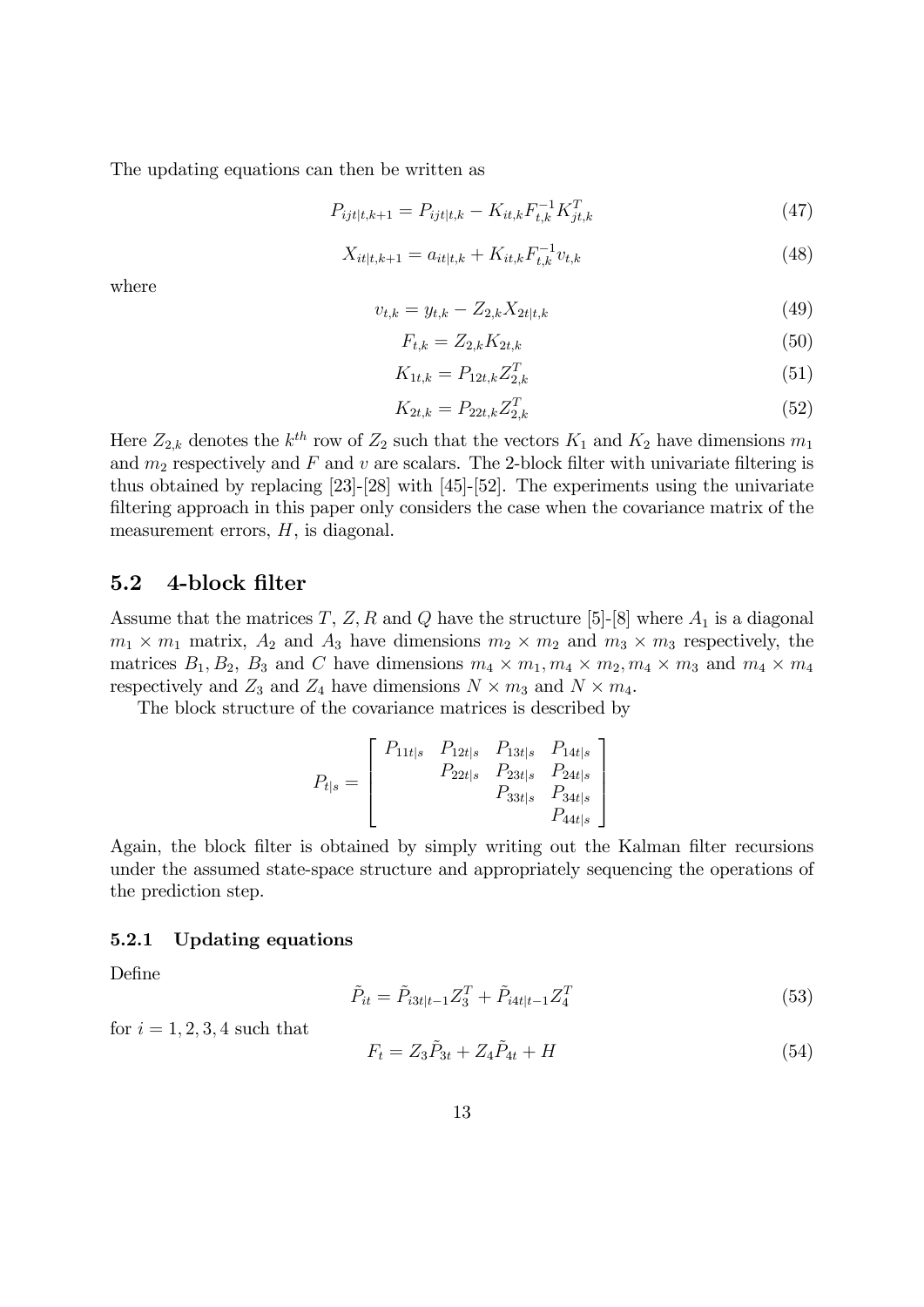Note again that if sparseness of  $Z_3$  and  $Z_4$  is exploited [53] and [54] can be performed particularly efficiently.

The updating covariance matrix blocks are then obtained as

$$
P_{ijt|t} = P_{ijt|t-1} - P_{it}P_{jt}^T
$$
\n(55)

for  $i = 1, 2, 3, 4$  and  $j = i, ..., 4$  where

and

$$
F_t^{-1} = \tilde{F}_t^T \tilde{F}_t
$$

 $P_{it} = \tilde{P}_{it}\tilde{F}_t^T$ 

The means are given by

$$
X_{it|t} = X_{it|t-1} + P_{it}v_t^*
$$
\n(56)

where

 $v_t^* = \tilde{F}_t (Y_t - d - Z_2 X_{2t|t-1})$ 

and the likelihood is obtained as described previously for the 2-block filter.

#### 5.2.2 Prediction equations

First, define

$$
A_{11} = diag(A_1) diag(A_1)^T
$$
\n(57)

and

$$
A_{1i} = diag(A_1) 1_{m_i}^T
$$
\n
$$
(58)
$$

for  $i = 2, 3, 4$  such that  $A_{1i}$  is an  $m_1 \times m_i$  matrix.

The prediction covariance matrix blocks are obtained via the following sequence of steps. The first row of blocks, i.e.  $P_{11}$  to  $P_{14}$ , is obtained via

$$
P_{11t+1|t} = A_{11} \odot P_{11t|t} + Q_1 \tag{59}
$$

$$
P_{12t+1|t} = A_{12} \odot (P_{12t|t} A_2^T) \tag{60}
$$

$$
P_{13t+1|t} = A_{13} \odot (P_{13t|t} A_3^T) \tag{61}
$$

$$
P_{14t+1|t} = L_{1t} + \sum_{i=1}^{3} P_{1it+1|t} B_i^T
$$
 (62)

where

$$
L_{1t} = A_{14} \odot (P_{14t|t}C^T)
$$

The second row of blocks,  $P_{22}$  to  $P_{24}$ , is obtained as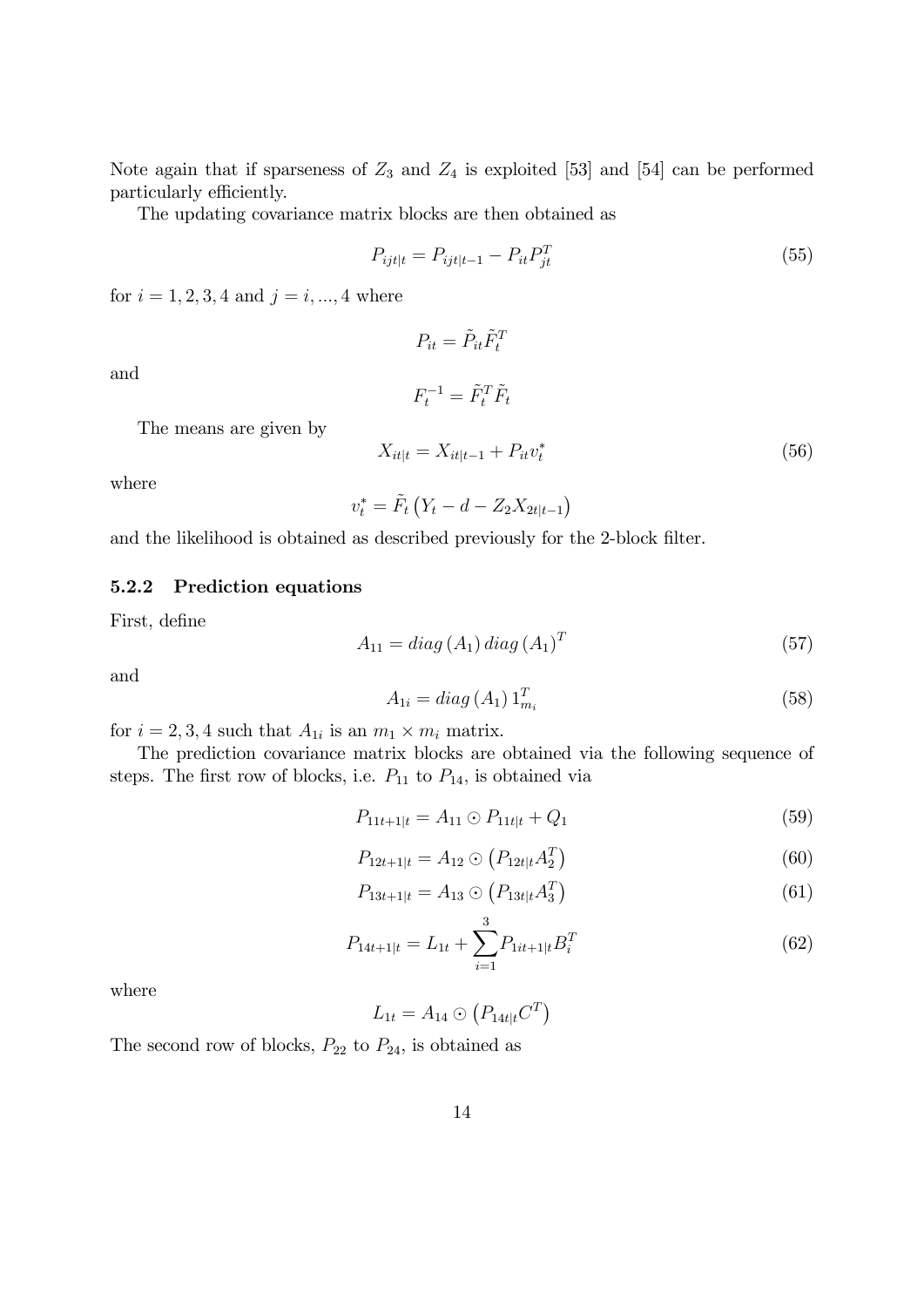$$
P_{22t+1|t} = A_2 P_{22t|t} A_2^T + Q_2
$$
\n(63)

$$
P_{23t+1|t} = A_2 P_{23t|t} A_3^T
$$
\n(64)

$$
P_{24t+1|t} = L_{2t} + \sum_{i=1}^{3} P_{2it+1|t} B_i^T
$$
  
=  $L_{2t} + P_{12t+1|t}^T B_1^T + P_{22t+1|t} B_2^T + P_{23t+1|t} B_3^T$  (65)

where

$$
L_{2t} = A_2 P_{24t|t} C^T
$$

The third row of blocks,  $P_{33}$  and  $P_{34}$ , is obtained through

$$
P_{33t+1|t} = A_3 P_{33t|t} A_3^T + Q_3 \tag{66}
$$

$$
P_{34t+1|t} = L_{3t} + \sum_{i=1}^{3} P_{3it+1|t} B_i^T
$$
\n(67)

where

$$
L_{3t} = A_3 P_{34t|t} C^T
$$

Finally, let

$$
M_t = \sum_{i=1}^{3} B_i \left( P_{i4t+1|t} + L_{it} \right)
$$

Then

$$
P_{44t+1|t} = \frac{1}{2} \left( M_t + M_t^T \right) + C P_{44t|t} C^T \tag{68}
$$

The prediction means are obtained as

$$
X_{1t+1|t} = diag(A_1) \odot X_{1t|t} \tag{69}
$$

$$
X_{2t+1|t} = A_2 X_{2t|t} \tag{70}
$$

$$
X_{3t+1|t} = A_3 X_{3t|t} \tag{71}
$$

and

$$
X_{4t+1|t} = CX_{4t|t} + \sum_{i=1}^{3} B_i X_{it+1|t}
$$
\n(72)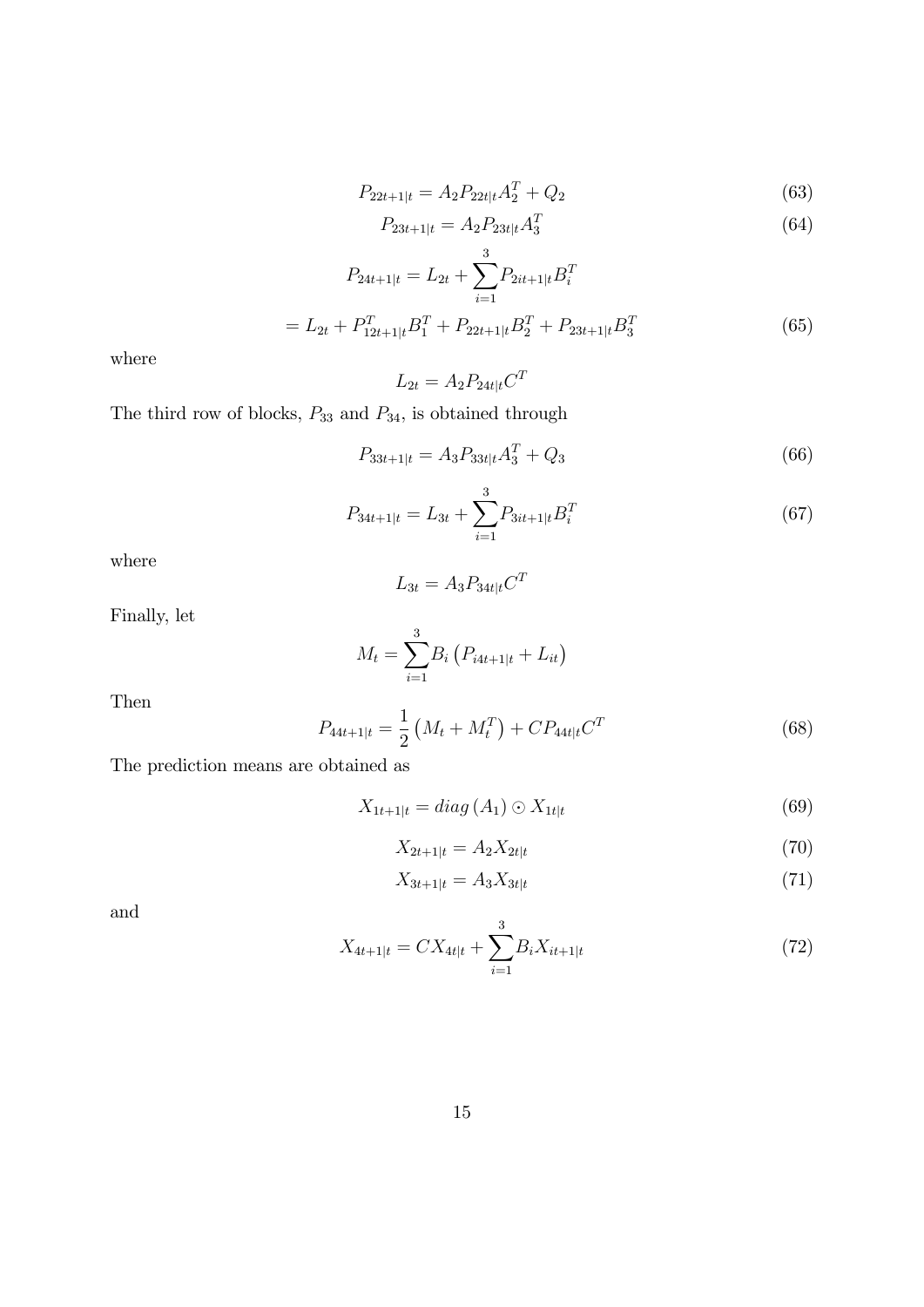#### 5.2.3 Univariate filtering step: 4-block filter

The univariate filtering equations are analogous to the two-block case. The definitions [41]-[46] and the relations [47] and [48] now hold for  $i = 1, 2, 3, 4, j = i, ..., 4$  k = 1, ..., N where  $v, F$  and  $K_i$  are instead defined as

$$
v_{t,k} = y_{t,k} - Z_{3,k} X_{3t|t,k} - Z_{4,k} X_{4t|t,k}
$$
\n(73)

$$
F_{t,k} = Z_{3,k} K_{3t,k} + Z_{4,k} K_{4t,k}
$$
\n<sup>(74)</sup>

$$
K_{it,k} = P_{i3t,k} Z_{3,k}^T + P_{i4t,k} Z_{4,k}^T
$$
\n(75)

Although the block filter and univariate filtering approaches are largely complementary in increasing Kalman filtering speed, as the number of blocks increase it is clear that in practical implementations the efficiency of univariate filtering is negatively affected by working on several smaller arrays.

### 6 Experimental setup

The computational experiment has two objectives. First, and most importantly, we want to assess the performance of the block Kalman filter approach to faster Kalman filtering. Second, and more broadly, we want to provide a fuller picture of the many factors that affect Kalman filtering performance for DSGE models in practise.

Three DSGE models of different sizes are used to evaluate the computational performance of the filter implementations, where the large model is of primary interest. For each model a benchmark problem is constructed which consists of evaluating the likelihood with the Kalman filter a number of times. $4$ 

The filters are coded in Matlab, in Fortran and as Fortran Mex functions to be called from Matlab. The default software setup consists of Matlab R2008a, Intel Visual Fortran (IVF) compiler 10.1.019 and the BLAS routines available in Matlab (MKL, libmwblas.lib). The Fortran Mex functions are always compiled with the default mexopts.bat compiler options provided by the Mathworks.<sup>5</sup>

Results are presented for two computers: (i) AMD Opteron 275, 2.2 GHz and (ii) Dell 690, with Intel Xeon 5160 3.00 GHz. It can be expected that the block filter has better performance for machines with a relatively limited cache memory since it generally works

<sup>&</sup>lt;sup>4</sup>Since Kalman filtering time is independent of the parameter point,  $\theta$ , at which the likelihood is evaluated, assuming convergence to the steady state solution does not occur, we simply choose an arbitrary point for evaluation. An alternative would be to use the Ölter in the Metropolis-Hastings algorithm.

<sup>5</sup>We have established that for this software setup execution in Fortran and execution of Fortran Mex files in Matlab yield similar execution times. Therefore no results from runs using "pure" Fortran are presented. However, in less up-to-date software and/or hardware environments there sometimes appears to be quite a significant cost of using Fortran routines via Matlab in comparison to standalone Fortran.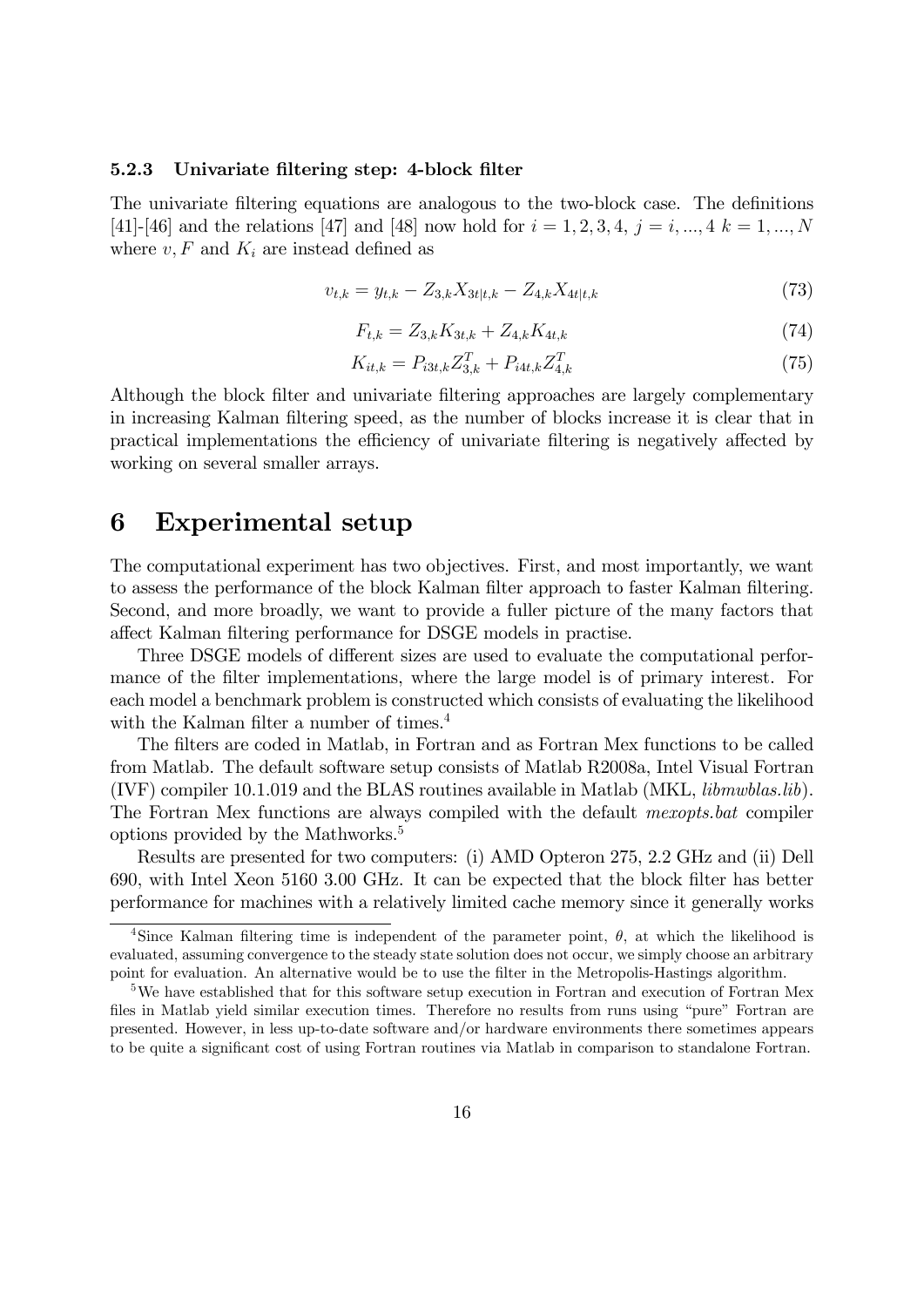on smaller matrices. The Dell 690 is a high performance workstation with a large cache memory (4MB L2 cache) and it is therefore interesting to present results for this machine. The Kalman filter implementations are categorized according to four criteria:

1. The block structure, i.e. the number of blocks of the filter.

- 2. Symmetric/non-symmetric. This refers to whether the filter is implemented using symmetric (dsymm, dsyrk, dsyr2k) or non-symmetric (gemm) BLAS routines.
- 3. Whether or not sparseness of Z is exploited in computations.
- 4. Whether or not the univariate Öltering approach of Koopman and Durbin (2000) is applied.

This yields  $4 \times 2 \times 2 \times 2 = 32$  possible implementations and a subset of these are considered in our experiments. On a priori grounds we restrict the number of non-symmetric implementations considered.

The benchmark Fortran mex filter, referred to below, is the 1-block filter which utilizes symmetric BLAS routines but neither exploits sparseness of  $Z$  nor use univariate filtering. The benchmark Matlab filter is the 1-block Matlab implementation of the Kalman filter.

Concerning the Matlab implementations it should be noted that special routines for symmetric matrices are unavailable in Matlab and that exploitation of sparseness of Z and univariate filtering substantially *increase* Kalman filtering time for the three cases considered here. Therefore, results are presented for Matlab implementations which differ only along the block structure dimension.

Next the three example models are briefly described. The first two models have two blocks and the last model contains four blocks. If the  $(m + 1)$  -block filter is applicable for a model, then the  $m$ -block filter is also applicable. The standard, 1-block, Kalman filter is applied to all models.

#### 6.1 A small scale model, An (2005)

The New Keynesian model used by An (2005) features price stickiness via quadratic adjustment costs in price setting. The block structure of the model is described generally by  $\mathbf{m}_4 = (2, 0, 1, 4)$  or in the "natural" 2-block form as  $\mathbf{m}_2 = (2, 5)$  and  $N = 3$  observed variables are used to estimate the model. The presence of an exogenous shock in the observation equation is due to the assumption of a unit root technology shock. The 2 block Kalman filter (with the modification described in section 5.1.5) is applied to this model.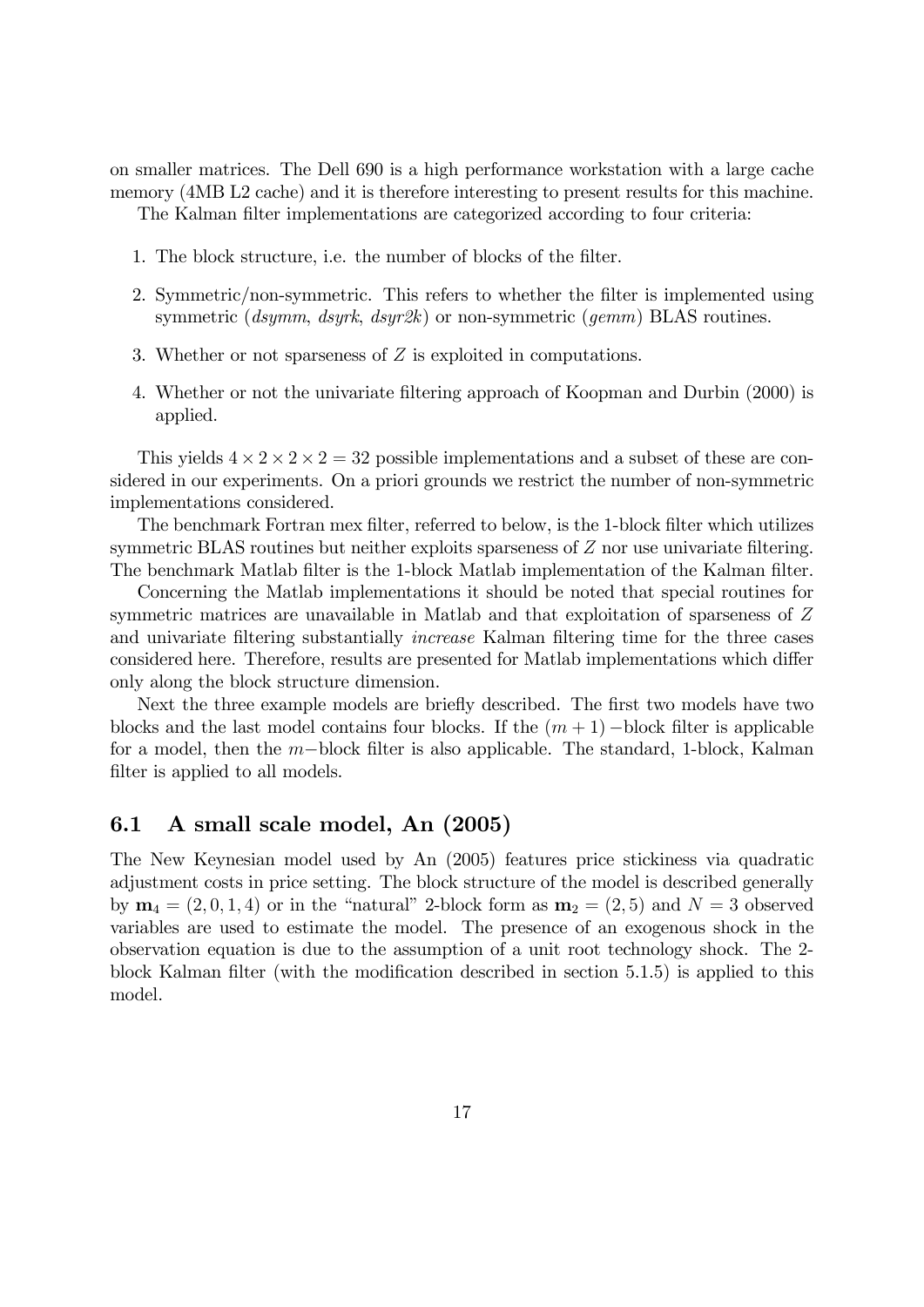#### 6.2 An intermediate scale model, Smets and Wouters (2003)

Next the 2-block filter is applied to a slightly smaller version of the model presented by Smets and Wouters (2003). The block structure of the model is described by  $m_4 =$  $(8, 0, 0, 11)$  or  $\mathbf{m}_2 = (8, 11)$  and  $N = 5$  observed series are used for estimation. The 2-block filter is applied to the model.

### 6.3 A large scale model, Adolfson, Laséen, Lindé and Villani (2007)

The open economy DSGE model presented in Adolfson, Laséen, Lindé and Villani (2007) has the block structure  $m_4 = (11, 14, 16, 24)$ . With two or three blocks the block dimensions are  $\mathbf{m}_2 = (11, 54)$  or  $\mathbf{m}_3 = (11, 14, 40)$ . The 2-, 3- and 4-block filters are applied to this model.

# 7 Computational performance

#### 7.1 Small scale model

For the small scale model the benchmark problem consists of evaluating the likelihood  $R = 20000$  times on the AMD Opteron machine (using one processor) and 12 variants of 1- and 2-block Kalman Ölters, implemented as Matlab or Fortran mex Öles, are compared in the Matlab environment. The results are collected in Table 1 where the best performing algorithm/implementation has been given the normalized wall-clock time 100.

The best performing filter is the Fortran mex 1-block filter with a univariate filtering step and which exploits the sparseness of Z. This filter produces  $R = 20000$  likelihood evaluations in 11:5 seconds and it is more than 13 times faster than the benchmark Matlab filter and  $(188 - 100) / 188 = 47\%$  faster than the benchmark Fortran mex filter. The filter with a univariate filtering step is  $(188 - 117)/188 = 38\%$  faster than the Fortran mex benchmark. As anticipated, for a model of this size and block structure the 2-block filter does not improve performance.

For small scale models the most important aspect thus appears to be the choice of implementation language and algorithmic refinements are of secondary importance. If Kalman filtering speed is an issue in the case of a small model, e.g. because of extensive simulation, univariate filtering appears to be the single most important algorithmic ingredient in increasing speed.

#### 7.2 Intermediate scale model

For the intermediate scale model the benchmark problem consists of evaluating the likelihood  $R = 5000$  times on the AMD Opteron (using one processor) and, again, 12 variants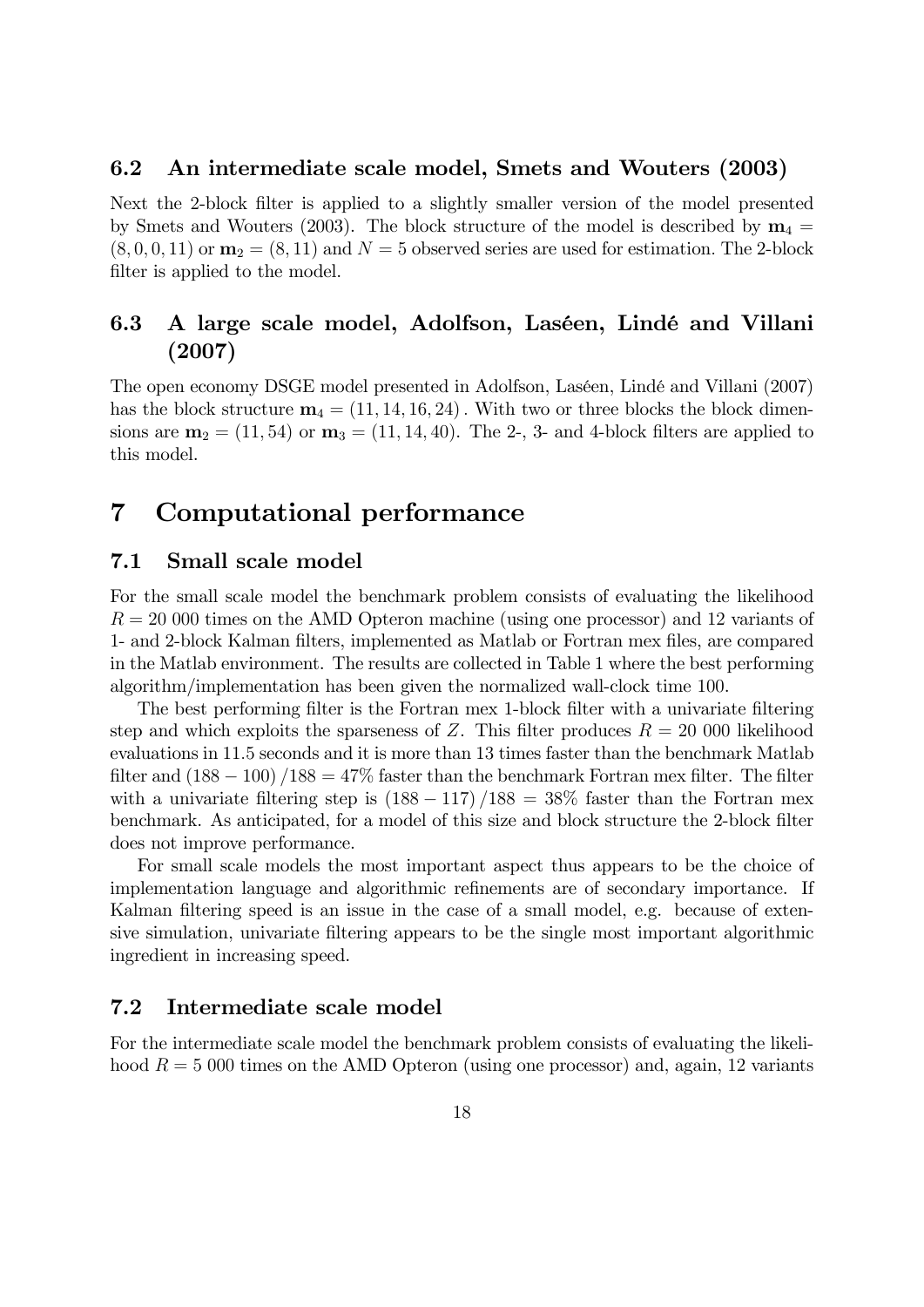| <b>Block</b>   | Symm.      | Sparse Z | DK             | Time                                                                             |
|----------------|------------|----------|----------------|----------------------------------------------------------------------------------|
| 1              |            | Nο       | N <sub>0</sub> | 1369                                                                             |
| $\overline{2}$ |            | No.      | N <sub>0</sub> | 2107                                                                             |
| 1              | No         | $\rm No$ | No             | 151                                                                              |
| 1              | Yes        | $\rm No$ | No             | 188                                                                              |
| 1              | <b>Yes</b> | Yes      | No.            | 153                                                                              |
| 1              | Yes        | $\rm No$ | Yes            | 117                                                                              |
| 1              | Yes        | Yes      | Yes            | 100                                                                              |
| $\overline{2}$ | No.        | Yes      | No             | 187                                                                              |
| $\overline{2}$ | Yes        | No.      | No.            | 265                                                                              |
| $\overline{2}$ | Yes        | Yes      | No             | 226                                                                              |
| 2              | Yes        | $\rm No$ | Yes            | 179                                                                              |
| 2              | Yes        | Yes      | Yes            | 148                                                                              |
|                |            |          |                | AMD Opteron, 2.2 Ghz, Matlab version 7.6, R2008a, Intel Visual Fortran 10.1.019. |

Table 1 Kalman filtering time, small model

of the Kalman Ölter are compared. To illustrate the sometimes complex interactions between algorithm, implementation and software two setups are compared using this model:

.

i) "New": Matlab R2008a, IVF 10.1, Matlab's MKL library

ii) "Old": Matlab 7.0 (R14), Compaq Visual Fortran 6.6, IMSL library

The results are presented in Table 2. Note that the standardised times are not comparable across columns.

The results for the "new" setup, which are arguably those of main interest for the practitioner, are given in column (i) of Table 2. The best performing filter for this model and block structure is the 2-block Fortran mex filter with a univariate filtering step and exploitation of sparseness of Z. This filter implementation performs  $R = 5000$  Kalman filter likelihood evaluations in 11.0 seconds and it is  $(139-100)/139 = 28\%$  faster than the benchmark Fortran Ölter. The small performance gains come from exploiting sparseness of  $Z$  and univariate filtering whereas the block filter approach yields virtually no gain.

The results for the "old" setup, as given in column (ii) of the table, are quite different. The absolute performance of the best performing filter is now 12.6 seconds. Using this software setup, exploitation of the model's block structure is the single most important factor in increasing Kalman filtering speed. Moving to the 2-block from the 1-block filter decreases filtering time by  $(186 - 128) / 186 = 31\%$  whereas the univariate filtering approach, by itself, decreases time by  $(186 - 169) / 186 = 9\%$ .

Why is this comparison interesting? To us it shows that the payoff from applying a more complex algorithm is much smaller using an up-to-date Fortran compiler and BLAS library. In the "new" setup the total gain is  $(139 - 100)/139 = 28\%$  whereas in the "old"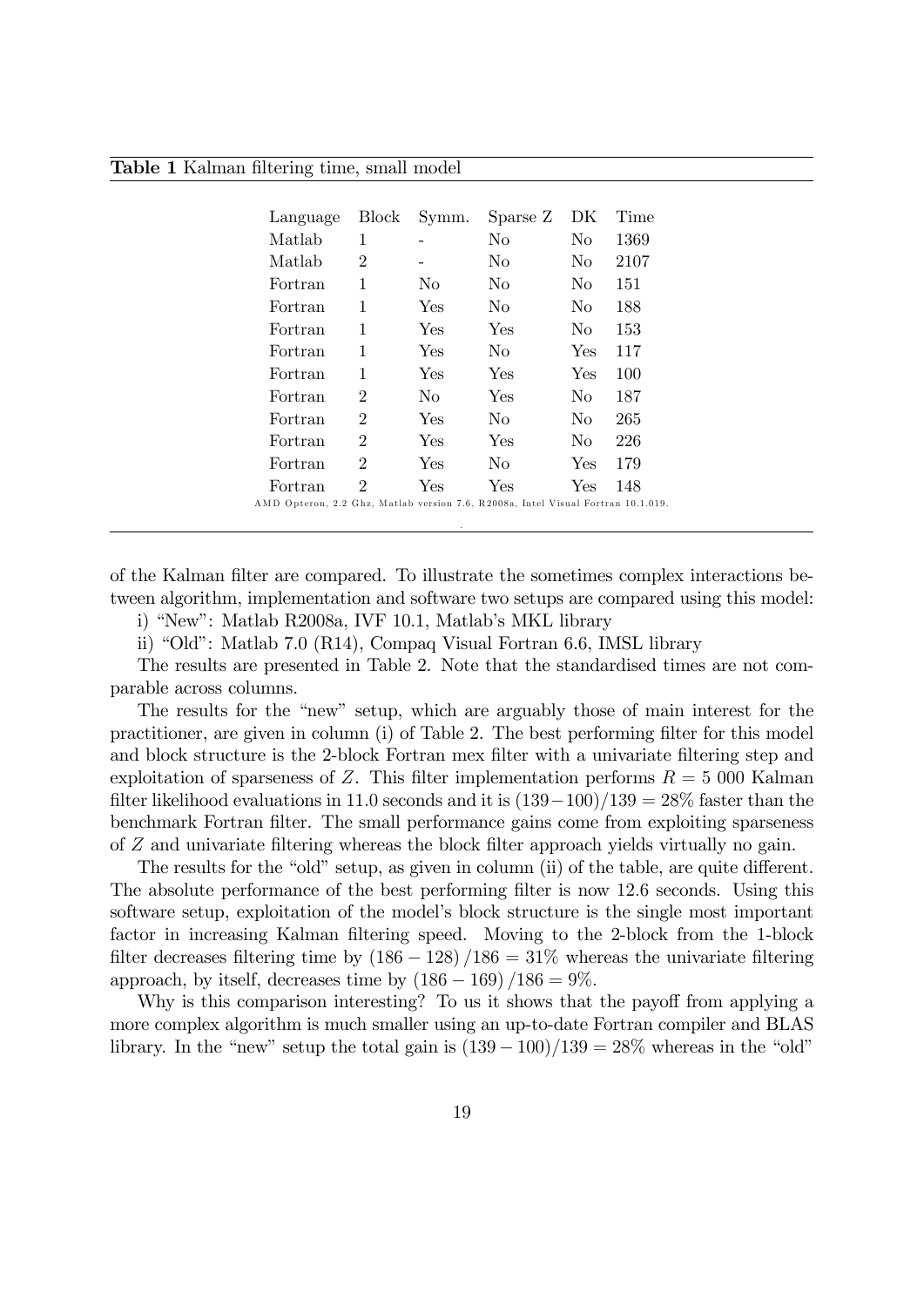| alman filtering time, intermediate scale model |          |                |       |                      |                      |      |      |
|------------------------------------------------|----------|----------------|-------|----------------------|----------------------|------|------|
|                                                |          |                |       |                      |                      | (i)  | (ii) |
|                                                | Language | Block          | Symm. | Sparse Z             | DK                   | Time | Time |
|                                                | Matlab   | 1              |       | N <sub>0</sub>       | No                   | 441  | 359  |
|                                                | Matlab   | $\overline{2}$ | -     | No.                  | No                   | 586  | 417  |
|                                                | Fortran  | 1              | No    | N <sub>0</sub>       | No.                  | 121  | 207  |
|                                                | Fortran  | 1              | Yes   | N <sub>0</sub>       | No                   | 139  | 186  |
|                                                | Fortran  | 1              | Yes.  | Yes                  | No                   | 121  | 162  |
|                                                | Fortran  | 1              | Yes.  | No.                  | Yes                  | 120  | 169  |
|                                                | Fortran  | 1              | Yes   | Yes                  | Yes                  | 105  | 149  |
|                                                | Fortran  | $\overline{2}$ | No    | Yes                  | No.                  | 106  | 128  |
|                                                | Fortran  | $\overline{2}$ | Yes   | No.                  | No.                  | 137  | 128  |
|                                                | Fortran  | $\overline{2}$ | Yes   | Yes                  | No                   | 121  | 109  |
|                                                | Fortran  | $\overline{2}$ | Yes   | N <sub>0</sub>       | Yes                  | 118  | 122  |
|                                                | Fortran  | $\overline{2}$ | Yes   | Yes                  | $\operatorname{Yes}$ | 100  | 100  |
|                                                |          |                |       | AMD Opteron, 2.2 Ghz |                      |      |      |

Table 2 K

setup it is  $(186 - 100)/186 = 46\%$ .

From a practical point of view, as was the case for the small-scale model, the choice of implementation language is much more important than the particularities of the algorithm. The non-symmetric Fortran 1-block filter is  $441/121 = 3.6$  times faster than the corresponding Matlab implementation, a language gain. The algorithm gain of 28% is marginal in comparison. Compared with the small-scale model example the relative performance of Matlab thus becomes better as the time spent on matrix computations increases.

.

#### 7.3 Large scale model

For the large scale model the benchmark problem consists of evaluating the likelihood  $R = 1000$  times on the AMD Opteron and the Intel Xeon and 20 variants of the Kalman filter are compared. Results are presented in Table 3. Note again that the reported standardised times are not comparable across columns. The inclusion of the result for the Matlab implementation of the Kalman filter in Dynare merely serves the purpose of validating that our benchmark Matlab implementation is sufficiently efficient.<sup>6</sup>

On both computers the best performing filter is a non-symmetric filter which exploits the block structure and sparseness of Z. The time of 1000 likelihood evaluations using this Ölter is 29:3 seconds on the Opteron and 14:8 seconds on the Xeon. Since the relative performance of the Ölter versions are quite similar for the Opteron and Xeon the discussion

<sup>&</sup>lt;sup>6</sup>The timing result for Dynare refers to the Kalman filter implementation *DiffuselikelihoodH1.m.*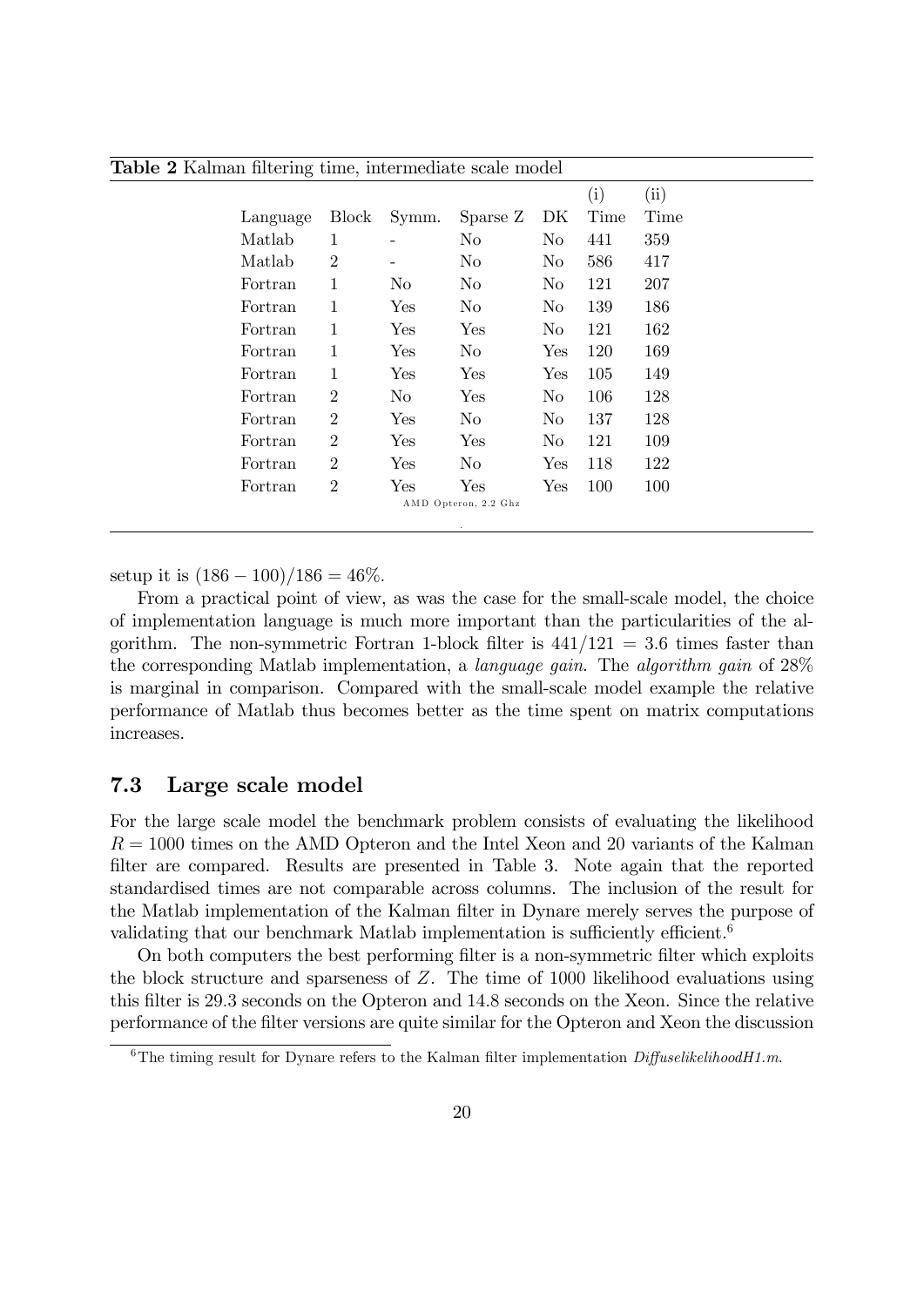is largely restricted to results for the latter computer.<sup>7</sup>

First we look at the contribution of each algorithmic feature in isolation, using the 1-block symmetric Fortran mex implementation as the point of reference. Exploitation of sparseness of Z leads to a speed gain of  $(199-174)/199 = 13\%$ , the gain from univariate filtering is  $(199-188)/199 = 6\%$  and the gain from block filtering is  $(199-128)/199 = 36\%$ . The corresponding numbers on the Opteron are 12%; 6% and 44%. This shows that the block Ölter approach is the single most important algorithmic ingredient in increasing Kalman filtering speed for this model. It can also be noted that the gain from suboptimally employing a two-block structure,  $17\%$ , is larger than that from univariate filtering or sparse-Z-exploitation.

The best performing filter yields a total *algorithm gain* of  $(184 - 100)/100 = 46\%$  on the Xeon and  $52\%$  on the Opteron. This illustrates the complementarity of block filtering and the other approaches in increasing speed. Of practical interest is also the *language* gain, i.e. the gain from using Fortran instead of Matlab, which is  $(280-184)/280 = 34\%$ on the Xeon and 25% on the Opteron.

Finally, concerning Matlab two things are noted. First, the Matlab block filter implementations yield time gains, although limited, when compared to the benchmark 1-block Matlab implementation. This was not the case for the smaller models considered previously. Second, using "automatic" parallelisation by enabling multithreading in Matlab and executing using the four available processors on the Opteron yields an execution time for the best performing multithreaded implementation which is *larger* than for the best performing serial implementation reported here.

#### 7.4 Discussion

The Kalman filter consists of a series of operations on matrices and is therefore very suitable for implementation using Matlab. In fact, it is presumably very close to the ideal application for Matlab. Matrix operations in Matlab are performed using high performance routines, the MKL implementation of BLAS and LAPACK.<sup>8</sup> However, for small models, and hence operations on small matrices, Fortran performs much better than Matlab since the relative time spent on matrix operations is smaller.

The key result to emerge from our experiments above is that the block filter approach is the only serial algorithmic approach that has the potential to significantly reduce Kalman filtering time for large scale DSGE models. Our experiments indicate that block filtering pays off exactly when computational time is becoming a concern.

The univariate filtering approach only yields small time gains for the large model. Furthermore, simply exploiting the sparseness of Z apparently reduces the rationale for

<sup>&</sup>lt;sup>7</sup>Tests have been carried out using other, lower-performing, hardware and the relative performance of filter implementations is similar to that reported here for the Opteron and Xeon.

<sup>8</sup>Previous versions of Matlab use the ATLAS (Automatically Tuned Linear Algebra Software) library.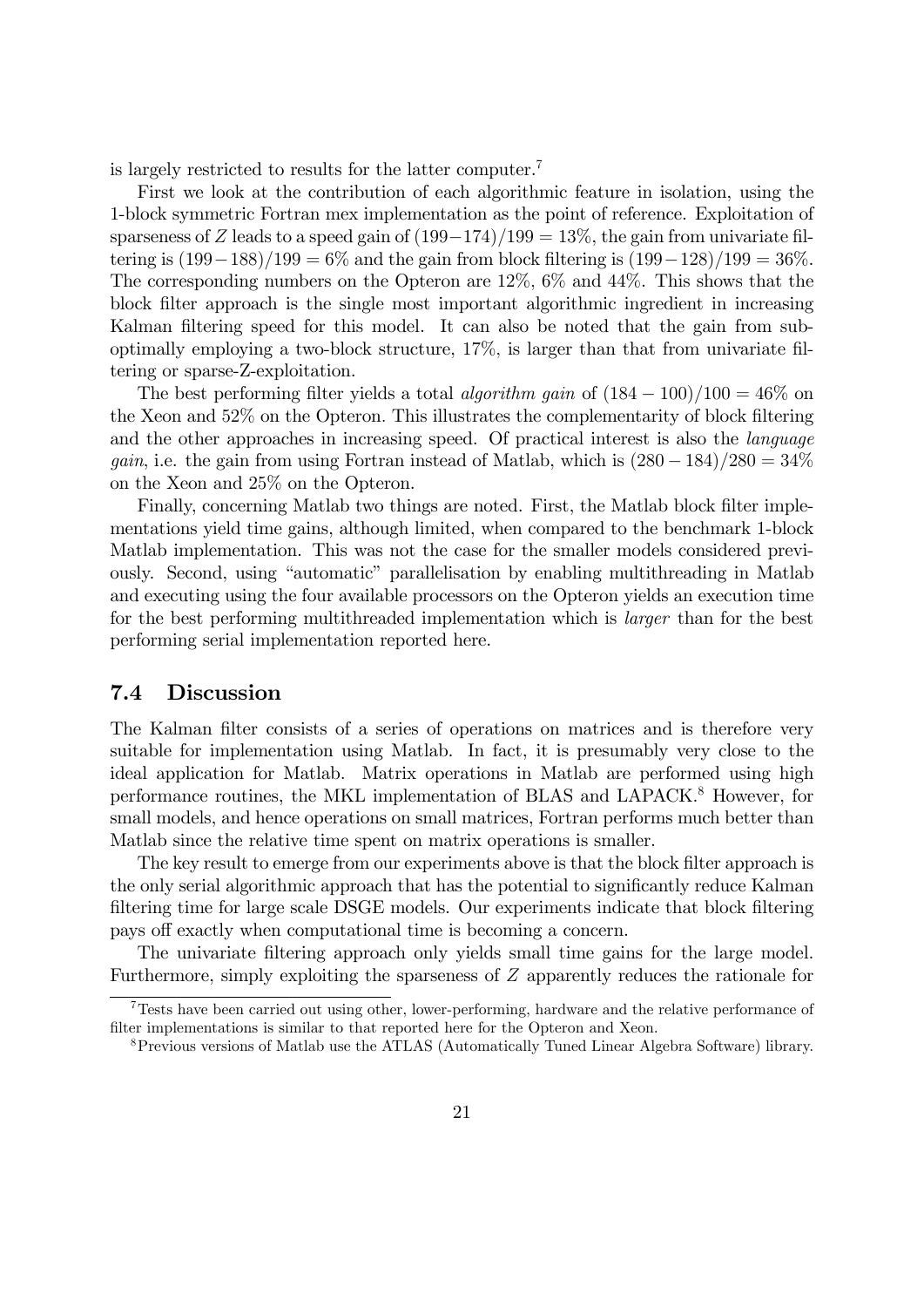| Language<br>Dynare<br>Matlab<br>$\mathbf{1}$<br>$\overline{2}$<br>Matlab<br>3<br>Matlab<br>Matlab<br>$\overline{4}$<br>$\mathbf{1}$<br>Fortran<br>$\mathbf{1}$<br>Fortran<br>$\mathbf{1}$<br>Fortran<br>$\mathbf{1}$<br>Fortran<br>$\mathbf{1}$<br>Fortran<br>$\overline{2}$<br>Fortran<br>$\overline{2}$<br>Fortran<br>$\overline{2}$<br>Fortran<br>$\overline{2}$<br>Fortran<br>$\overline{2}$<br>Fortran<br>3<br>Fortran | <b>Block</b><br>Symm.<br>No<br>Yes<br>Yes<br>Yes<br>Yes | Sparse Z<br>$\rm No$<br>$\rm No$<br>No<br>$\rm No$<br>No<br>$\rm No$<br>Yes<br>$\rm No$<br>Yes | DK<br>No<br>No<br>No<br>$\rm No$<br>No<br>$\rm No$<br>$\rm No$<br>Yes<br>Yes | Time<br>279<br>257<br>233<br>233<br>210<br>224<br>198<br>211 | Time<br>374<br>280<br>282<br>212<br>217<br>184<br>199<br>174<br>188 |
|-----------------------------------------------------------------------------------------------------------------------------------------------------------------------------------------------------------------------------------------------------------------------------------------------------------------------------------------------------------------------------------------------------------------------------|---------------------------------------------------------|------------------------------------------------------------------------------------------------|------------------------------------------------------------------------------|--------------------------------------------------------------|---------------------------------------------------------------------|
|                                                                                                                                                                                                                                                                                                                                                                                                                             |                                                         |                                                                                                |                                                                              |                                                              |                                                                     |
|                                                                                                                                                                                                                                                                                                                                                                                                                             |                                                         |                                                                                                |                                                                              |                                                              |                                                                     |
|                                                                                                                                                                                                                                                                                                                                                                                                                             |                                                         |                                                                                                |                                                                              |                                                              |                                                                     |
|                                                                                                                                                                                                                                                                                                                                                                                                                             |                                                         |                                                                                                |                                                                              |                                                              |                                                                     |
|                                                                                                                                                                                                                                                                                                                                                                                                                             |                                                         |                                                                                                |                                                                              |                                                              |                                                                     |
|                                                                                                                                                                                                                                                                                                                                                                                                                             |                                                         |                                                                                                |                                                                              |                                                              |                                                                     |
|                                                                                                                                                                                                                                                                                                                                                                                                                             |                                                         |                                                                                                |                                                                              |                                                              |                                                                     |
|                                                                                                                                                                                                                                                                                                                                                                                                                             |                                                         |                                                                                                |                                                                              |                                                              |                                                                     |
|                                                                                                                                                                                                                                                                                                                                                                                                                             |                                                         |                                                                                                |                                                                              |                                                              |                                                                     |
|                                                                                                                                                                                                                                                                                                                                                                                                                             |                                                         |                                                                                                |                                                                              |                                                              |                                                                     |
|                                                                                                                                                                                                                                                                                                                                                                                                                             |                                                         |                                                                                                |                                                                              | 188                                                          | 164                                                                 |
|                                                                                                                                                                                                                                                                                                                                                                                                                             | $\rm No$                                                | Yes                                                                                            | $\rm No$                                                                     | 158                                                          | 141                                                                 |
|                                                                                                                                                                                                                                                                                                                                                                                                                             | Yes                                                     | $\rm No$                                                                                       | $\rm No$                                                                     | 187                                                          | 173                                                                 |
|                                                                                                                                                                                                                                                                                                                                                                                                                             | Yes                                                     | Yes                                                                                            | No                                                                           | 165                                                          | 150                                                                 |
|                                                                                                                                                                                                                                                                                                                                                                                                                             | Yes                                                     | No                                                                                             | Yes                                                                          | 183                                                          | 169                                                                 |
|                                                                                                                                                                                                                                                                                                                                                                                                                             | Yes                                                     | Yes                                                                                            | Yes                                                                          | 163                                                          | 146                                                                 |
|                                                                                                                                                                                                                                                                                                                                                                                                                             | Yes                                                     | $\rm No$                                                                                       | $\rm No$                                                                     | 148                                                          | 140                                                                 |
| 3<br>Fortran                                                                                                                                                                                                                                                                                                                                                                                                                | Yes                                                     | Yes                                                                                            | No                                                                           | 133                                                          | 126                                                                 |
| $\overline{4}$<br>Fortran                                                                                                                                                                                                                                                                                                                                                                                                   | $\rm No$                                                | Yes                                                                                            | $\rm No$                                                                     | 100                                                          | 100                                                                 |
| Fortran<br>$\overline{4}$                                                                                                                                                                                                                                                                                                                                                                                                   | Yes                                                     | $\rm No$                                                                                       | No                                                                           | 125                                                          | 128                                                                 |
| Fortran<br>4                                                                                                                                                                                                                                                                                                                                                                                                                | Yes                                                     | Yes                                                                                            | $\rm No$                                                                     | 109                                                          | 110                                                                 |
| $\overline{4}$<br>Fortran                                                                                                                                                                                                                                                                                                                                                                                                   | $_{\rm Yes}$                                            | Yes                                                                                            | Yes                                                                          | 119                                                          | 119                                                                 |

## Table 3 Kalman filtering time, large model

.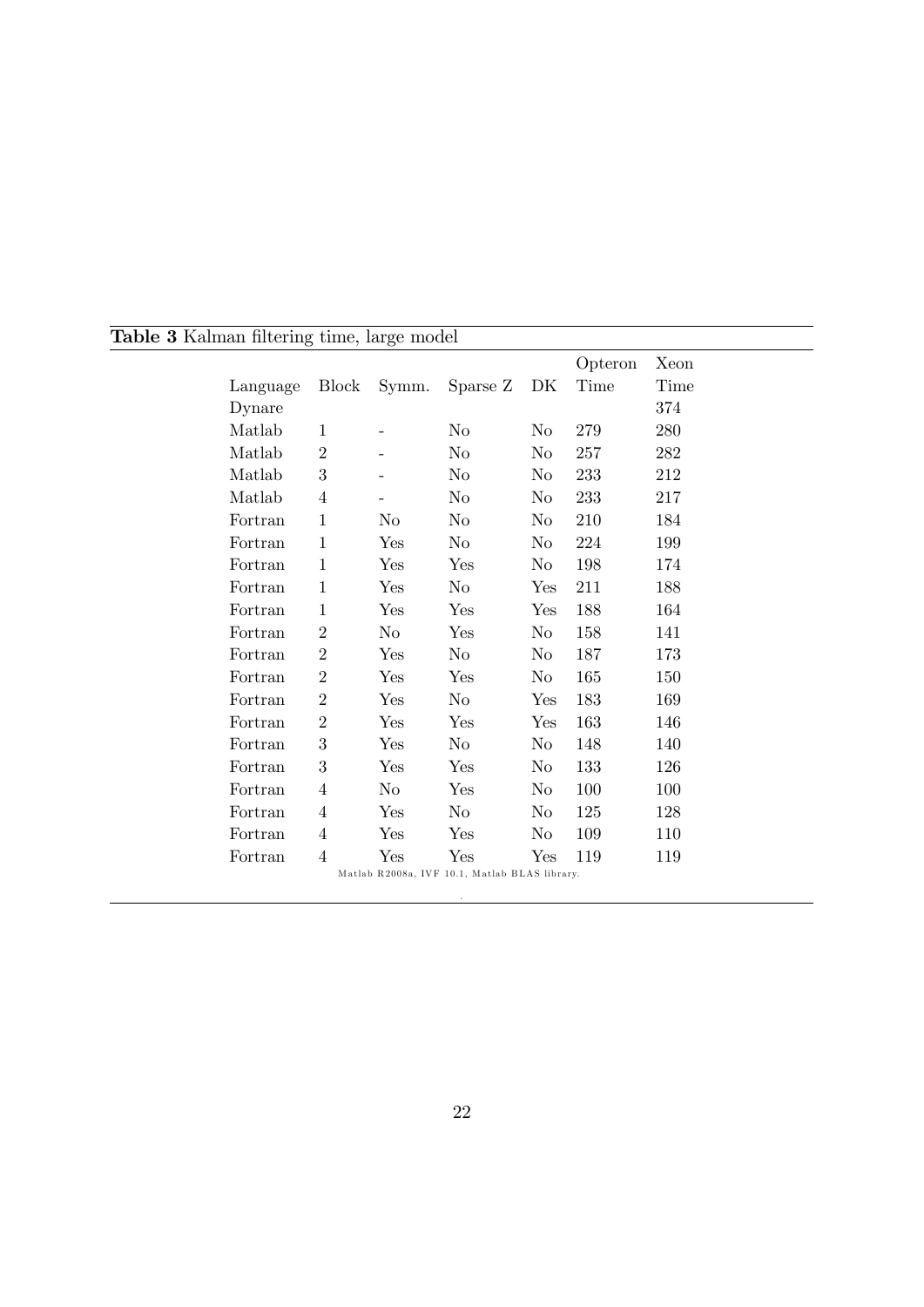univariate filtering in the context of DSGE models. However, since the different approaches are largely complementary in reducing Öltering time they should be combined for maximal performance.

The univariate filtering approach and the sparse  $Z$ -exploitation is not suitable for implementation in Matlab. Although not reported here in detail we have established, for the examples considered above, that attempts to implement these features using Matlab significantly *increases* computational time. The reason, in simple terms, is that the cost of introducing loops and operating on smaller arrays outweighs any computational savings.

The block filter approach can be implemented successfully in Matlab, as the experimental results for the large model above show. However, the gains from implementing a block Ölter in Matlab are smaller and, more importantly, the other approaches can not be implemented successfully.

The practical view adopted in this paper essentially means that we focus on Kalman filtering wall-clock time in a practically relevant and easy-to-use software and hardware environment. Abstract performance measurement, e.g. counting matrix multiplications saved, may be of limited value if computing time is the ultimate concern.

Some implications of this perspective are the following: First, for relatively small DSGE models the payoff from using a more refined Kalman filter algorithm are small and simply using the right implementation language appears to be much more important. Second, to be able to compete with recent Matlab versions in the case of large models an up-to-date Fortran compiler and high-performing implementation of BLAS must be used. Third, applying matrix routines for symmetric matrices, as implemented in state-of-theart matrix libraries (i.e. Intel MKL), does not payoff for models of the sizes considered in this paper. Non-symmetric implementations based on gemm are both easier to code and apparently more efficient in practise.<sup>9</sup>

More generally, the size of the time gains will depend on the model size and block structure and on software and hardware characteristics. Naturally, the value of the block filter approach increases with model size and the extent to which the block structure of a model is exploitable. Our work is projected on the assumption that DSGE models will continue to be valuable tools for central banks, as well as other institutions, and that these models will grow both in size and complexity. Our experiments also indicate that the gains from using more complex Kalman filter algorithms becomes smaller in practise when better performing software (compiler, matrix libraries) and hardware is used.

 $9$ Performance of BLAS routines for symmetric matrices is discussed in Goto and van de Geijn (2007). The empirical results in that paper confirm our own experiences, suggesting that the application of symmetric routines becomes interesting for matrix sizes above, say, 200.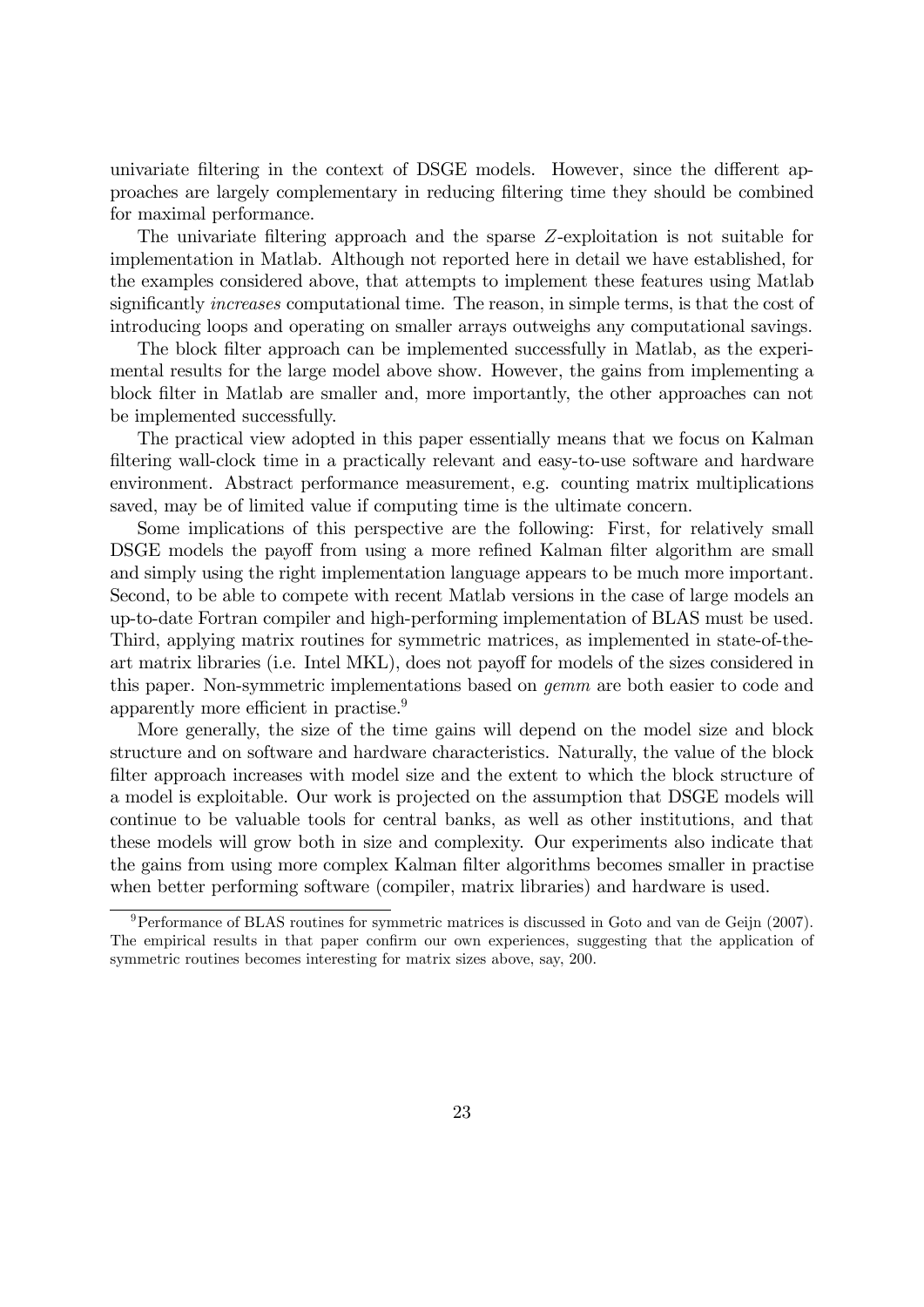## 8 Conclusion

The Kalman filter can be viewed as the key computational kernel in Bayesian estimation of linearised DSGE models and Kalman filtering time is becoming a concern in the context of large-scale DSGE models. This view is reinforced by efforts to parallelise the estimation of DSGE models.[Azzin, Girardi and Ratto (2007)] However, if the parallel computing avenue is opened it is our perspective that the parallel algorithms should be based on as close to optimal as possible serial algorithms.

The block Kalman filter is based on the simple idea of writing down the Kalman filter recursion on block form and appropriately sequencing the operations of the prediction step. The block Kalman filter presented in this paper appear to be the only viable serial algorithmic approach to significantly reduce Kalman filtering time for large-scale DSGE models. For the large-scale example model Kalman filtering time decreased by roughly a factor 2 and most of this time decrease was attributed to block filtering. The approaches directed at the updating step of the Kalman filter, univariate filtering [Koopman and Durbin (2000)] and sparse-Z-exploitation, apparently provide more limited gains for largescale DSGE models. However, due to complementarities in decreasing Kalman filtering time the algorithmic features should be combined for maximal efficiency.

From a practical perspective, and not surprisingly, we note that the choice of implementation language and matrix library, i.e. the particular implementation of BLAS, are very important for performance. Our experimental results, using up-to-date software and optimised implementations, provide a useful guide to what is important for faster Kalman filtering for DSGE models in practise.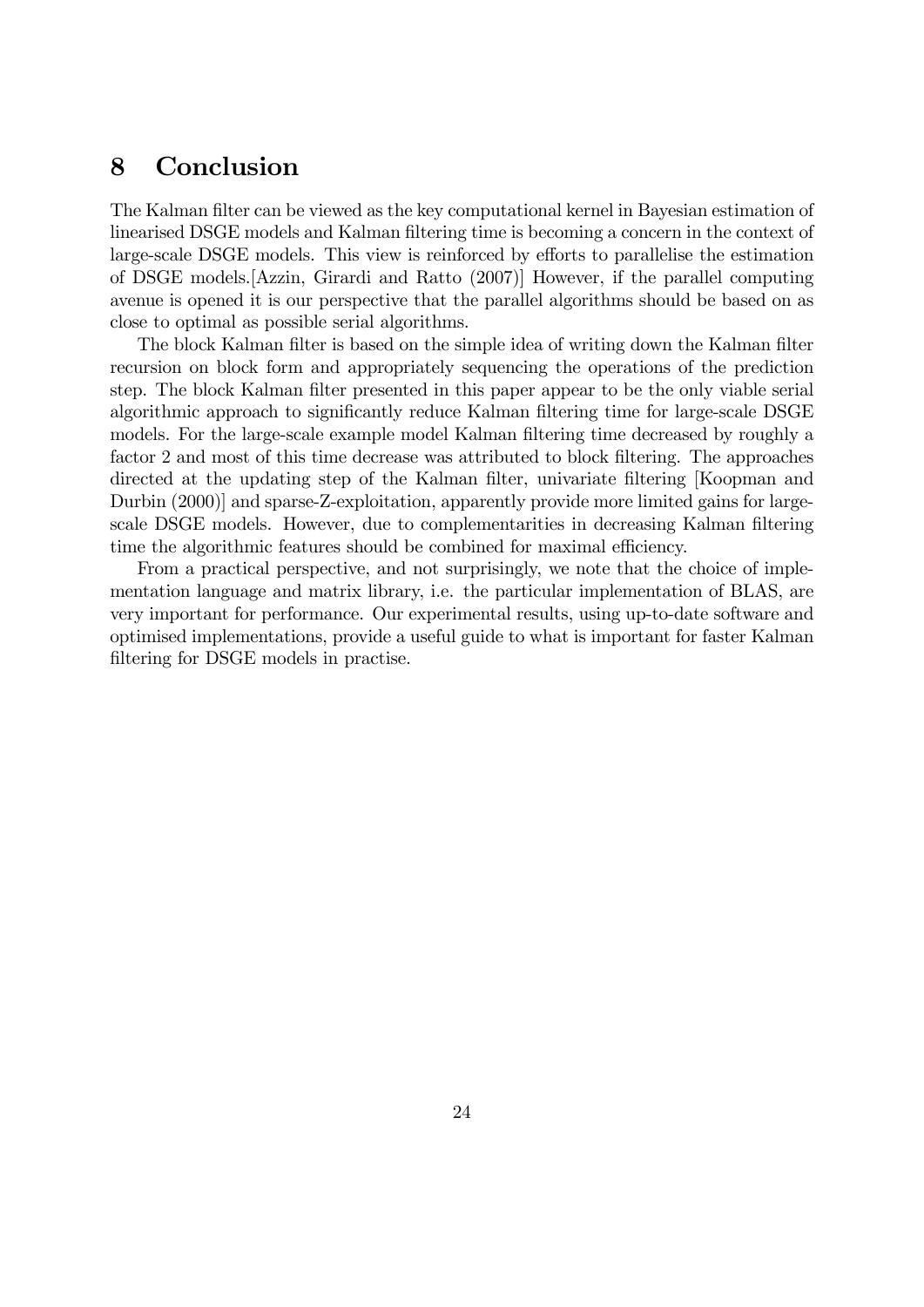# References

- Adolfson, M., Laséen, S., Lindé, J. and Villani, M. (2007), 'Bayesian estimation of an open economy dsge model with incomplete pass-through', Journal of International  $Economics$  **72**, 481-511.
- Adolfson, M., Lindé, J. and Villani, M. (2007), 'Bayesian inference in dsge models some comments', *Econometric Reviews* 26, 173–185.
- An, S. (2005), 'Bayesian estimation of dsge models: Lessons from second-order approximations', Working Paper, University of Pennsylvania.
- Azzin, L., Girardi, R. and Ratto, M. (2007), 'Paralellization of matlab codes under windows platform for bayesian estimation: a dynare application', *Manuscript*, *European* Commission .
- Christoffel, K., Coenen, G. and Warne, A. (2007), 'Conditional versus unconditional forecasting with the new area-wide model of the euro area', Mimeo, ECB.
- Goto, K. and van de Geijn, R. (2007), 'High performance implementation of the level-3 blas', ACM Transactions on Mathematical Software  $35(1)$ .
- Harvey, A. (1989), Forecasting, Structural Time Series Models and the Kalman filter, Cambridge University Press.
- Koopman, S. and Durbin, J. (2000), 'Fast filtering and smoothing for multivariate state space models', Journal of Time Series Analysis 21, 281–296.
- Smets, F. and Wouters, R. (2003), ëAn estimated stochastic dynamic general equilibrium model of the<sup>7</sup>, Journal of the European Economic Association 20, 891-910.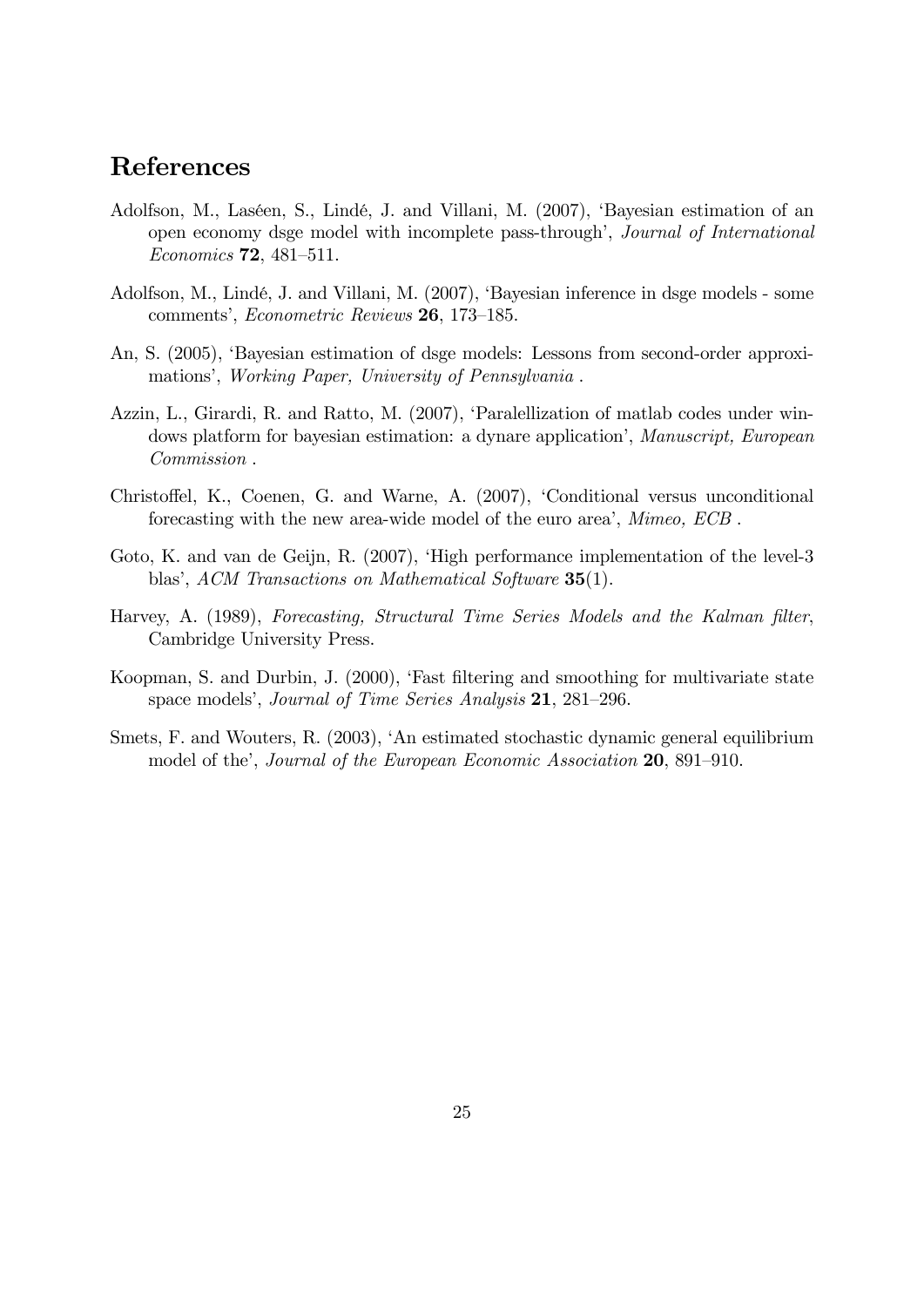# 9 Appendix

### 9.1 3-block filter

The 3-block filter is obtained by merging blocks 3 and 4 in the 4-block filter into one block. The size of this block is then  $\tilde{m}_3 = m_3 + m_4$ . Define the  $\tilde{m}_3 \times m_1$  matrix

$$
\tilde{B}_1 = \left[ \begin{array}{c} 0 \\ B_1 \end{array} \right]
$$

the  $\tilde{m}_3 \times m_2$  matrix

$$
\tilde{B}_2 = \left[ \begin{array}{c} 0 \\ B_2 \end{array} \right]
$$

the  $\tilde{m}_3 \times \tilde{m}_3$  matrix

$$
\tilde{C} = \left[ \begin{array}{cc} A_3 & 0 \\ B_3 A_3 & C \end{array} \right]
$$

and the  $N \times \tilde{m}_3$  matrix

$$
\tilde{Z}_3 = \left[ \begin{array}{cc} Z_3 & Z_4 \end{array} \right]
$$

and let  $R_3$  be the  $\tilde{m}_3 \times \tilde{m}_3$  lower-right submatrix of  $RQR$ . The matrices T and Z then have the structures

$$
T = \begin{bmatrix} A_1 & 0 & 0 \\ 0 & A_2 & 0 \\ \tilde{B}_1 A_1 & \tilde{B}_2 A_2 & \tilde{C} \end{bmatrix}
$$
 (76)  

$$
Z = \begin{bmatrix} 0 & 0 & \tilde{Z}_3 \end{bmatrix}
$$
 (77)

The block form of the covariance matrix is then given by

$$
P_{t|s} = \begin{bmatrix} P_{11t|s} & P_{12t|s} & P_{13t|s} \\ & P_{22t|s} & P_{23t|s} \\ & & P_{33t|s} \end{bmatrix}
$$

#### 9.1.1 Filtering equations

Let

$$
\tilde{P}_{it} = P_{i3t|t-1} \tilde{Z}_3^T
$$

such that

$$
F_t = \tilde{Z}_3 \tilde{P}_{3t} + H
$$

and, further, let

$$
P_{it} = \tilde{P}_{it}\tilde{F}^T_t
$$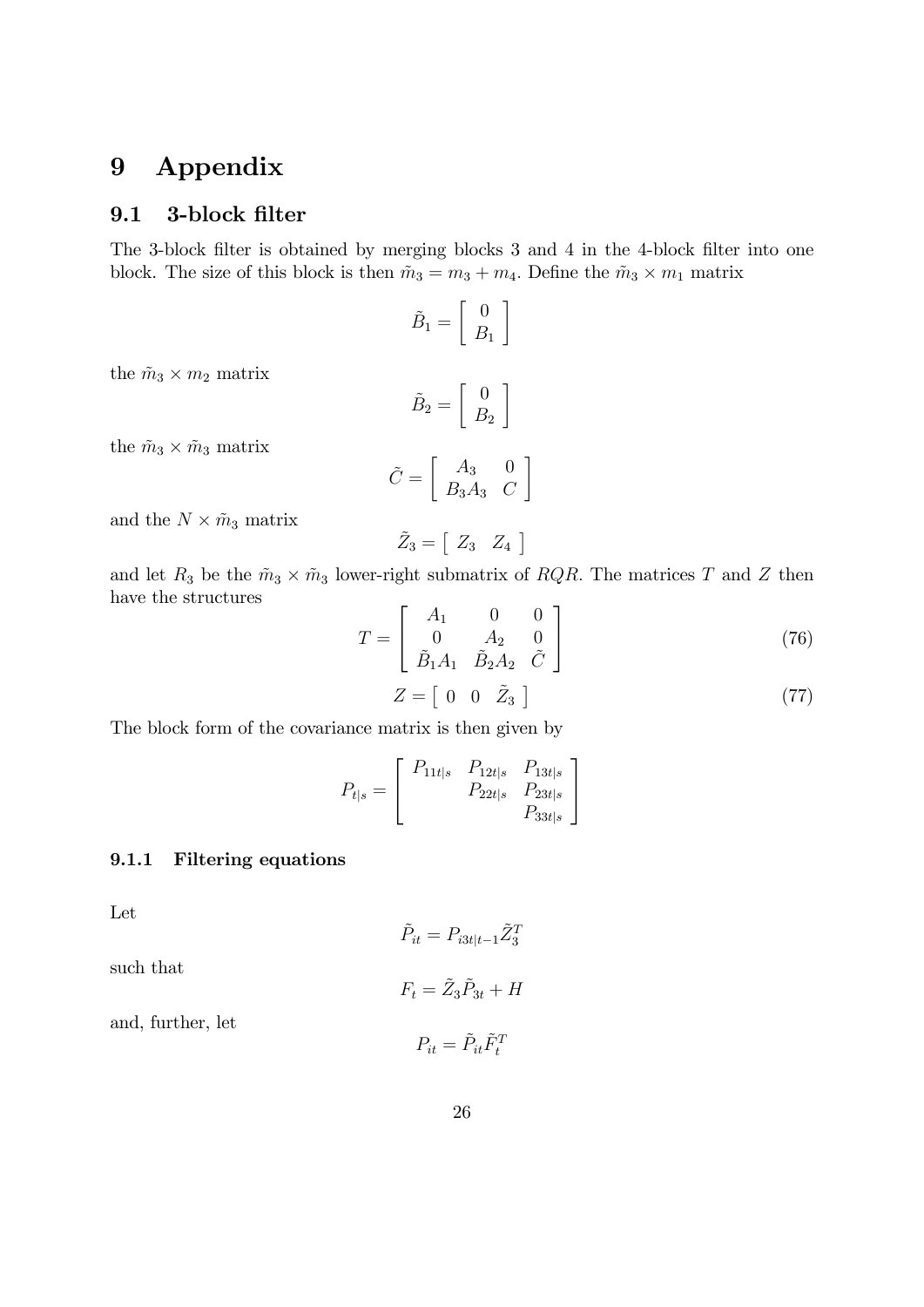where

$$
F_t^{-1} = \tilde{F}_t^T \tilde{F}_t
$$

The filtering covariance matrices are obtained from

$$
P_{ijt|t} = P_{ijt|t-1} - P_{it}P_{jt}^T
$$
\n(78)

and the filtered state as

$$
X_{it|t} = X_{it|t-1} + P_{it}v_t^*
$$
\n(79)

where

$$
v_t^* = \tilde{F}_t \left( Y_t - d - Z_3 X_{3t|t-1} \right)
$$

for  $i = 1, 2, 3$  and  $j = i, 3$ .

### 9.1.2 Prediction equations

The first row of blocks,  $\mathcal{P}_{11}, \mathcal{P}_{12}$  and  $\mathcal{P}_{13}$  is obtained via

$$
P_{11t+1|t} = P_{11t|t} \odot A_{11} + Q_1 \tag{80}
$$

$$
P_{12t+1|t} = A_{12} \odot (P_{12t|t} A_2^T) \tag{81}
$$

$$
P_{13t+1|t} = P_{11t+1|t} \tilde{B}_1^T + P_{12t+1|t} \tilde{B}_2^T + \tilde{L}_{1t}
$$
\n(82)

where

$$
\tilde{L}_{1t} = \tilde{A}_{13} \odot (P_{13t|t}C^T)
$$

and

$$
\tilde{A}_{13} = diag(A_1) 1_{\tilde{m}_3}^T
$$

The second row of covariance matrix blocks,  $P_{22}$  and  $P_{23}$ , are obtained as

$$
P_{22t+1|t} = A_2 P_{22t|t} A_2^T + Q_2
$$
\n(83)

and

$$
P_{23t+1|t} = P_{12t+1|t}^T \tilde{B}_1^T + P_{22t+1|t}^T \tilde{B}_2^T + \tilde{L}_{2t}
$$
\n(84)

where

Finally

$$
P_{33t+1|t} = \tilde{M}_t + \tilde{C} P_{33t|t} \tilde{C}^T + \tilde{R}_3
$$
\n(85)

 $\tilde{L}_{2t} = A_2 P_{23t|t} \tilde{C}^T$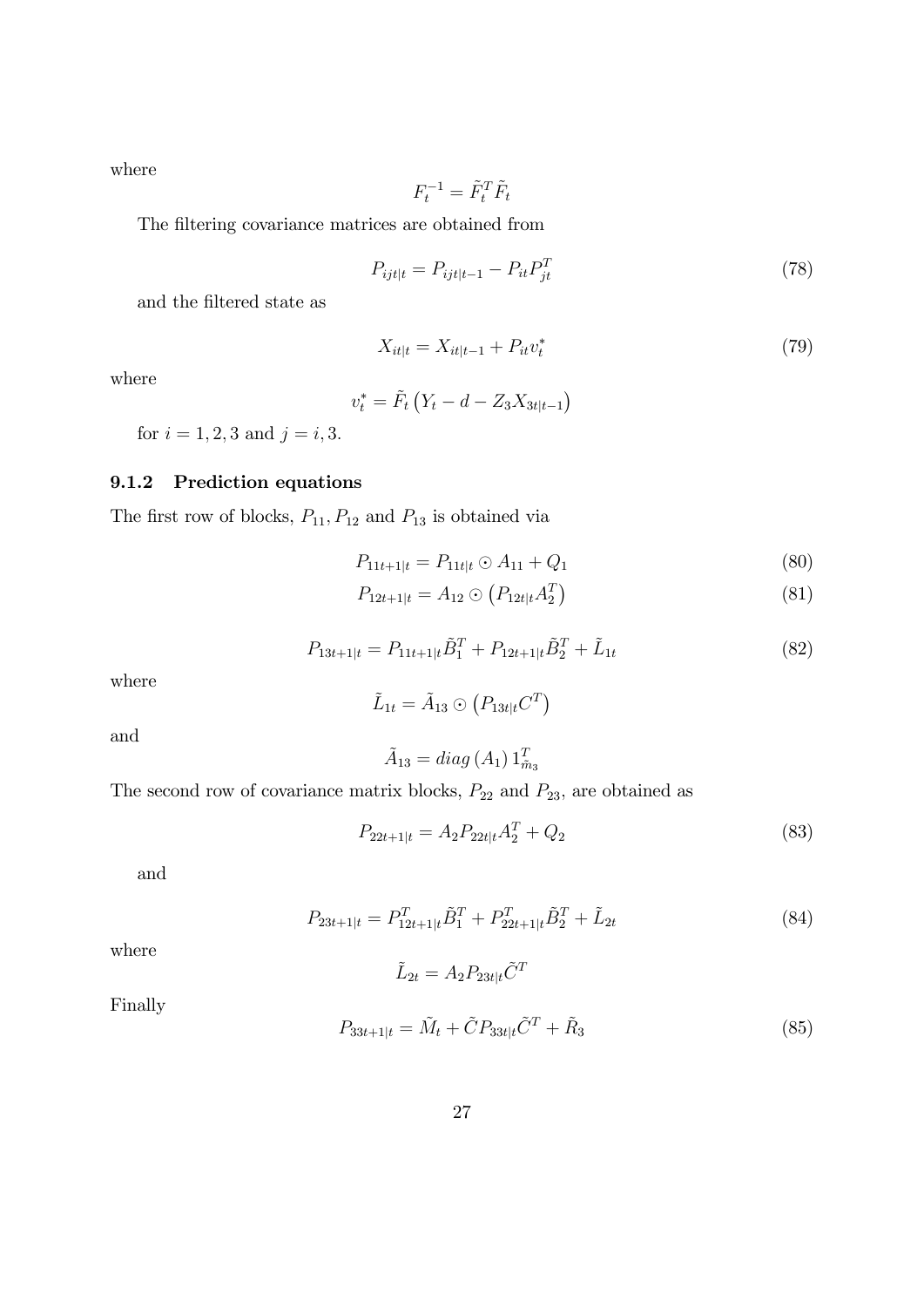where

$$
\tilde{M}_t = \frac{1}{2} \left( M_t + M_t^T \right) \tag{86}
$$

and

$$
M_t = \tilde{B}_1 \left( P_{13t+1|t} + \tilde{L}_{1t} \right) + \tilde{B}_2 \left( P_{23t+1|t} + \tilde{L}_{2t} \right) \tag{87}
$$

and

$$
\tilde{R}_3 = R_3 - \tilde{B}_1 Q_1 \tilde{B}_1^T - \tilde{B}_2 Q_2 \tilde{B}_2^T
$$

To aid understanding, note that if the model contains no exogenous variables that appear in the observation equation and no exogenous VAR processes, then  $R_3 = 0$ . It can also be mentioned that the dsyr2k BLAS routine performs exactly the computation required for obtaining the symmetric matrix  $\tilde{M}_t$  in the symmetric case, i.e. when only the upper (or lower) part of  $P_{33}$  is calculated. Equations [86] and [87] shows how it is implemented using non-symmetric routines, e.g. how it is implemented in the Matlab versions of the filter.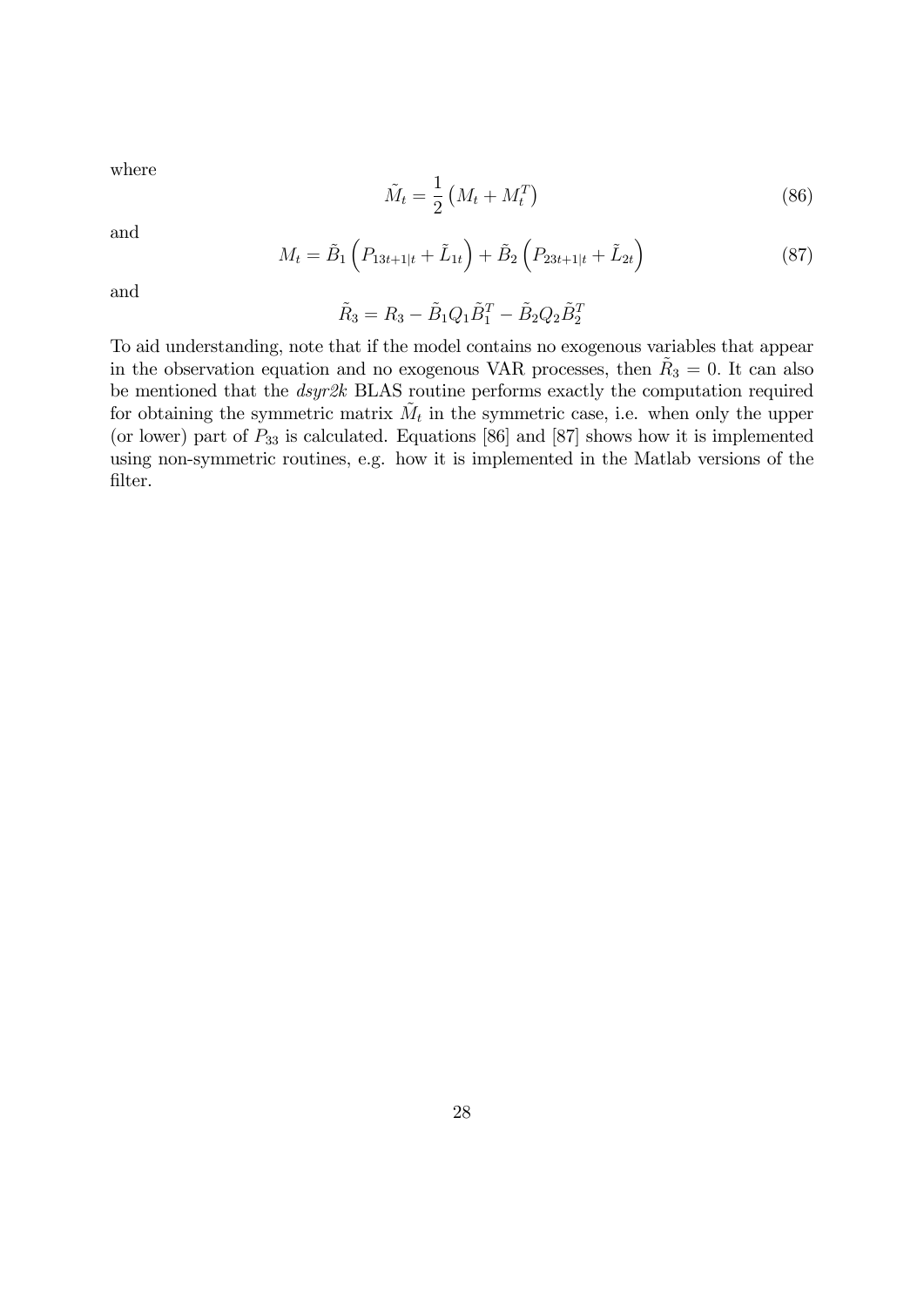# Earlier Working Papers:

For a complete list of Working Papers published by Sveriges Riksbank, see www.riksbank.se Estimation of an Adaptive Stock Market Model with Heterogeneous Agents by *Henrik Amilon* ........ 2005:177 Some Further Evidence on Interest-Rate Smoothing: The Role of Measurement Errors in the Output Gap by *Mikael Apel* and *Per Jansson*................................................................. 2005:178 Bayesian Estimation of an Open Economy DSGE Model with Incomplete Pass-Through by *Malin Adolfson, Stefan Laséen, Jesper Lindé* and *Mattias Villani* ................................................. 2005:179 Are Constant Interest Rate Forecasts Modest Interventions? Evidence from an Estimated Open Economy DSGE Model of the Euro Area by *Malin Adolfson, Stefan Laséen, Jesper Lindé* and *Mattias Villani* ................................................................................ 2005:180 Inference in Vector Autoregressive Models with an Informative Prior on the Steady State by *Mattias Villani* ...................................................................................... 2005:181 Bank Mergers, Competition and Liquidity by *Elena Carletti, Philipp Hartmann* and *Giancarlo Spagnolo* .................................................................................................................... 2005:182 Testing Near-Rationality using Detailed Survey Data by *Michael F. Bryan* and *Stefan Palmqvist*......................................................................................... 2005:183 Exploring Interactions between Real Activity and the Financial Stance by *Tor Jacobson, Jesper Lindé* and *Kasper Roszbach*.......................................................................... 2005:184 Two-Sided Network Effects, Bank Interchange Fees, and the Allocation of Fixed Costs by *Mats A. Bergman*...................................................................... 2005:185 Trade Deficits in the Baltic States: How Long Will the Party Last? by *Rudolfs Bems* and *Kristian Jönsson...............................................................................................* 2005:186 Real Exchange Rate and Consumption Fluctuations follwing Trade Liberalization by *Kristian Jönsson*............................................................................................................................ 2005:187 Modern Forecasting Models in Action: Improving Macroeconomic Analyses at Central Banks by *Malin Adolfson, Michael K. Andersson, Jesper Lindé, Mattias Villani* and *Anders Vredin*............. 2005:188 Bayesian Inference of General Linear Restrictions on the Cointegration Space by *Mattias Villani*....... 2005:189 Forecasting Performance of an Open Economy Dynamic Stochastic General Equilibrium Model by *Malin Adolfson, Stefan Laséen, Jesper Lindé* and *Mattias Villani* ................................................. 2005:190 Forecast Combination and Model Averaging using Predictive Measures by *Jana Eklund* and *Sune Karlsson*..................................................................................................... 2005:191 Swedish Intervention and the Krona Float, 1993-2002 by *Owen F. Humpage* and *Javiera Ragnartz ......................................................................................* 2006:192 A Simultaneous Model of the Swedish Krona, the US Dollar and the Euro by *Hans Lindblad* and *Peter Sellin.....................................................................................................* 2006:193 Testing Theories of Job Creation: Does Supply Create Its Own Demand? by *Mikael Carlsson, Stefan Eriksson* and *Nils Gottfries......................................................................*2006:194 Down or Out: Assessing The Welfare Costs of Household Investment Mistakes by *Laurent E. Calvet, John Y. Campbell* and *Paolo Sodini .................................................................*2006:195 Efficient Bayesian Inference for Multiple Change-Point and Mixture Innovation Models by *Paolo Giordani* and *Robert Kohn ..................................................................................................*2006:196 Derivation and Estimation of a New Keynesian Phillips Curve in a Small Open Economy by *Karolina Holmberg...........................................................................................................................*2006:197 Technology Shocks and the Labour-Input Response: Evidence from Firm-Level Data by *Mikael Carlsson* and *Jon Smedsaas* .................................................................................................2006:198 Monetary Policy and Staggered Wage Bargaining when Prices are Sticky by *Mikael Carlsson* and *Andreas Westermark ......................................................................................*2006:199 The Swedish External Position and the Krona by *Philip R. Lane* .......................................................... 2006:200 Price Setting Transactions and the Role of Denominating Currency in FX Markets by *Richard Friberg* and *Fredrik Wilander ..............................................................................................*2007:201 The geography of asset holdings: Evidence from Sweden by *Nicolas Coeurdacier* and *Philippe Martin* ........................................................................................2007:202 Evaluating An Estimated New Keynesian Small Open Economy Model by *Malin Adolfson, Stefan Laséen, Jesper Lindé* and *Mattias Villani*...................................................2007:203 The Use of Cash and the Size of the Shadow Economy in Sweden by *Gabriela Guibourg* and *Björn Segendorf*..........................................................................................2007:204 Bank supervision Russian style: Evidence of conflicts between micro- and macroprudential concerns by *Sophie Claeys* and *Koen Schoors* ....................................................................2007:205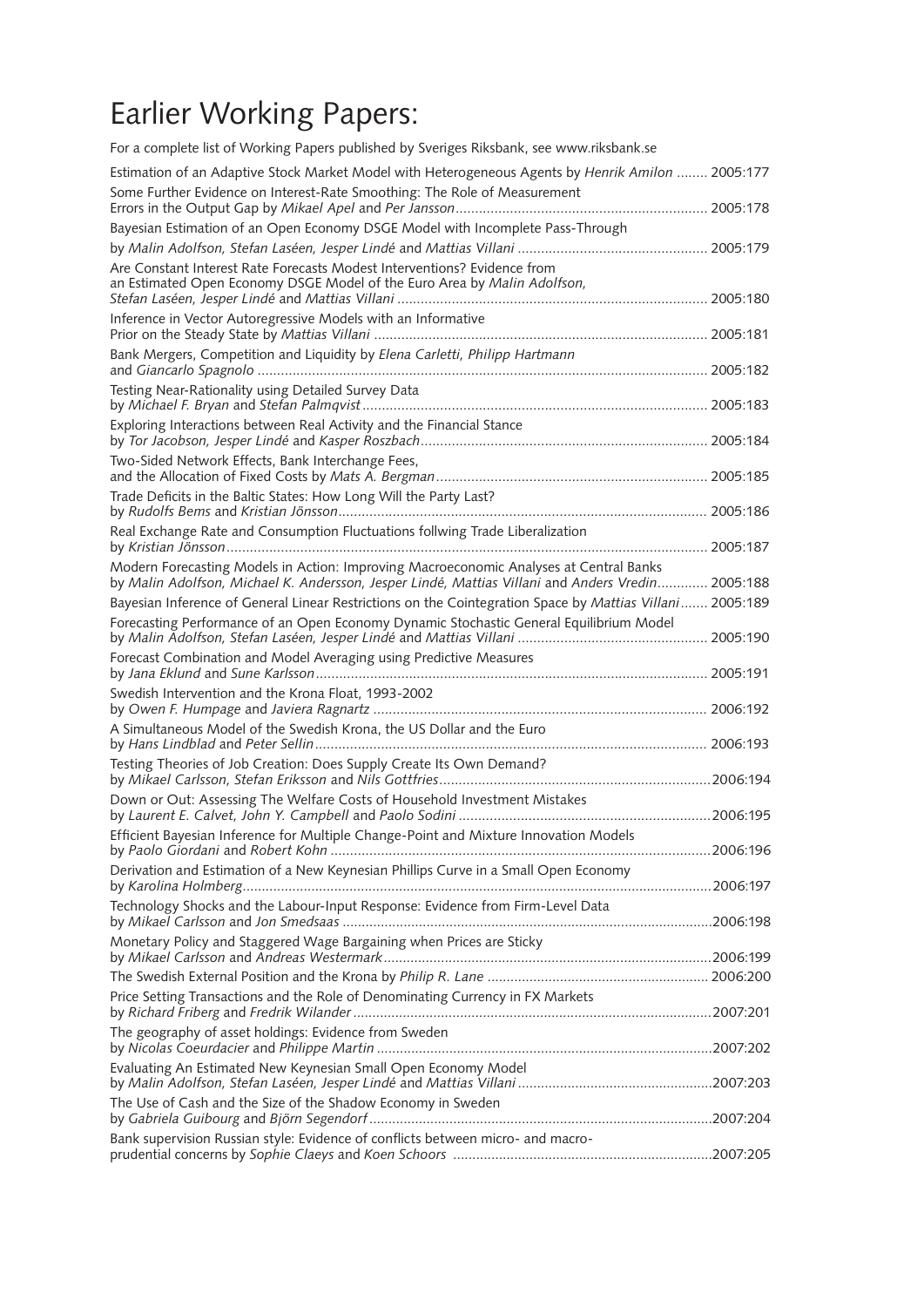| Optimal Monetary Policy under Downward Nominal Wage Rigidity                                  |           |
|-----------------------------------------------------------------------------------------------|-----------|
|                                                                                               |           |
| Financial Structure, Managerial Compensation and Monitoring                                   |           |
|                                                                                               |           |
| Financial Frictions, Investment and Tobin's q by Guido Lorenzoni and Karl Walentin  2007:208  |           |
| Sticky Information vs. Sticky Prices: A Horse Race in a DSGE Framework                        |           |
| Acquisition versus greenfield: The impact of the mode of foreign bank entry                   |           |
| Nonparametric Regression Density Estimation Using Smoothly Varying Normal Mixtures            |           |
| The Costs of Paying - Private and Social Costs of Cash and Card                               | 2007:212  |
| Using a New Open Economy Macroeconomics model to make real nominal                            | 2007:213  |
| Introducing Financial Frictions and Unemployment into a Small Open Economy Model              |           |
|                                                                                               |           |
| Bayesian forecast combination for VAR models by Michael K Andersson and Sune Karlsson2007:216 |           |
| Do Central Banks React to House Prices?                                                       |           |
|                                                                                               |           |
| The Riksbank's Forecasting Performance                                                        |           |
| Macroeconomic Impact on Expected Default Fregency                                             |           |
| Monetary Policy Regimes and the Volatility of Long-Term Interest Rates                        |           |
| Governing the Governors: A Clinical Study of Central Banks                                    |           |
| The Monetary Policy Decision-Making Process and the Term Structure of Interest Rates          | .2008:222 |
| How Important are Financial Frictions in the U.S. and the Euro Area                           | .2008:223 |